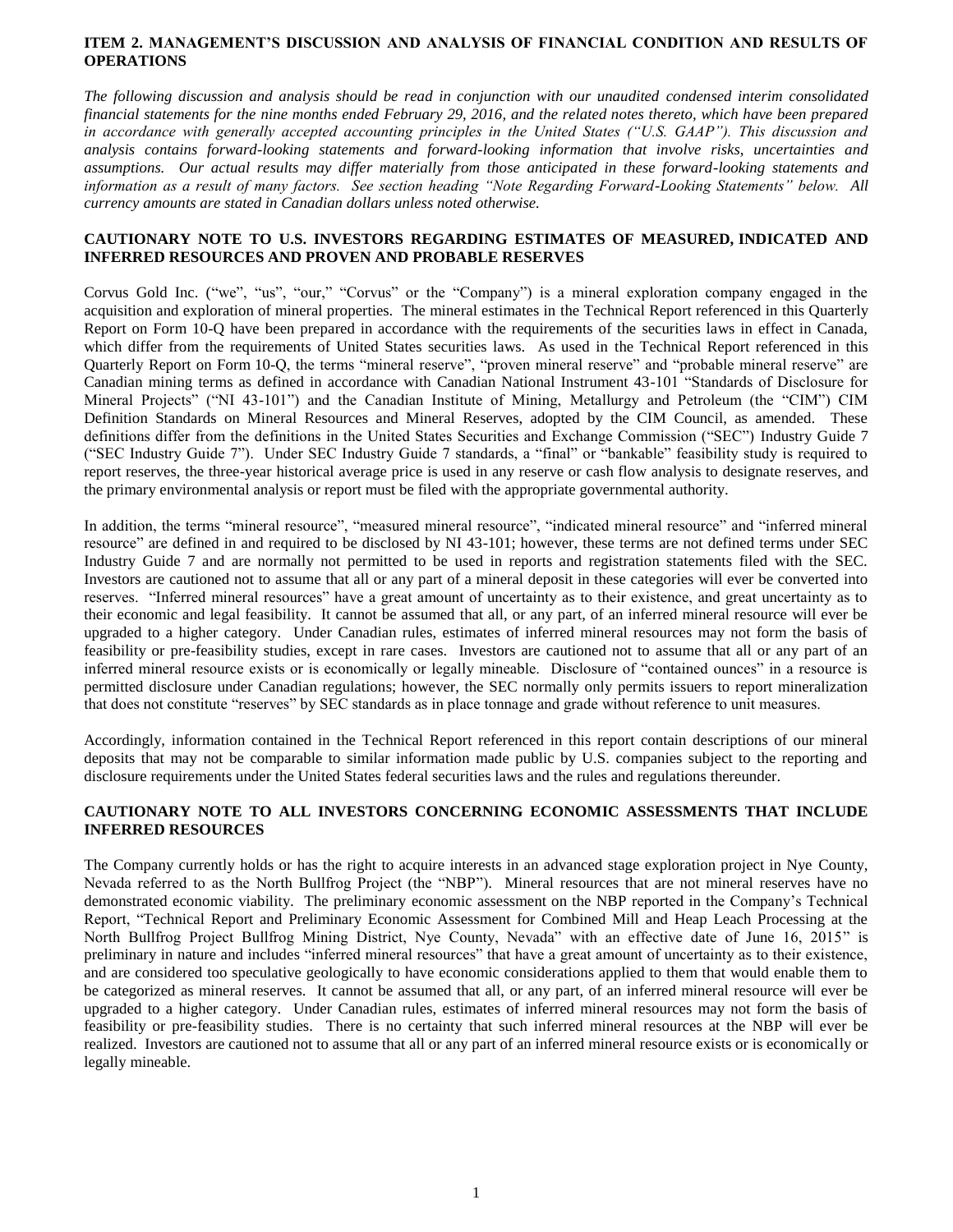# **NOTE REGARDING FORWARD-LOOKING STATEMENTS**

This Quarterly Report on Form 10-Q and the exhibits attached hereto contain "forward-looking statements" within the meaning of the United States Private Securities Litigation Reform Act of 1995, as amended, and "forward-looking information" within the meaning of applicable Canadian securities legislation, collectively "forward-looking statements". Such forward-looking statements concern our anticipated results and developments in the operations of the Company in future periods, planned exploration activities, the adequacy of the Company's financial resources and other events or conditions that may occur in the future. Forward-looking statements are frequently, but not always, identified by words such as "expects," "anticipates," "believes," "intends," "estimates," "potential," "possible" and similar expressions, or statements that events, conditions or results "will," "may," "could" or "should" (or the negative and grammatical variations of any of these terms) occur or be achieved. These forward looking statements may include, but are not limited to, statements concerning:

- the Company's strategies and objectives, both generally and in respect of its specific mineral properties;
- the timing of decisions regarding the timing and costs of exploration programs with respect to, and the issuance of the necessary permits and authorizations required for, the Company's exploration programs, including for the NBP;
- the Company's estimates of the quality and quantity of the mineral resources at its mineral properties;
- the timing and cost of planned exploration programs of the Company and its joint venture partners (as applicable), and the timing of the receipt of results therefrom;
- the Company's future cash requirements;
- general business and economic conditions;
- the Company's ability to meet its financial obligations as they come due, and to be able to raise the necessary funds to continue operations;
- the Company's expectation that its joint venture partners will contribute the required expenditures, and make the required payments and share issuances (if applicable) as necessary to earn an interest in certain of the Company's mineral properties in accordance with existing option/joint venture agreements;
- the Company's expectation that it will be able to add additional mineral projects of merit to its assets;
- the potential for the existence or location of additional high-grade veins at the NBP;
- the potential to expand the high grade gold and silver at the Yellowjacket target, and the potential to expand the higher grade bulk tonnage at the Sierra Blanca target, at the NBP;
- the potential for any delineation of higher grade mineralization at the NBP;
- the potential for there to be one or more additional vein zone(s) to the west and northeast of the current Yellowjacket high grade zone;
- the potential discovery and delineation of mineral deposits/resources/reserves and any expansion thereof beyond the current estimate;
- the potential for the NBP mineralization system to continue to grow and/or to develop into a major new highergrade, bulk tonnage, Nevada gold discovery; and
- the Company's expectation that it will be able to build itself into a non-operator gold producer with significant carried interests and royalty exposure.

Such forward-looking statements reflect the Company's current views with respect to future events and are subject to certain known and unknown risks, uncertainties and assumptions. Many factors could cause actual results, performance or achievements to be materially different from any future results, performance or achievements that may be expressed or implied by such forward-looking statements, including, among others, risks related to:

- to our requirement of significant additional capital;
- to our limited operating history;
- to our history of losses;
- to cost increases for our exploration and, if warranted, development projects;
- to our properties being in the exploration stage;
- to mineral exploration and production activities;
- to our lack of mineral production from our properties;
- to estimates of mineral resources;
- to changes in mineral resource estimates;
- to differences in United States and Canadian mineral reserve and mineral resource reporting;
- to our exploration activities being unsuccessful;
- to fluctuations in gold, silver and other metal prices;
- to our ability to obtain permits and licenses for production;
- government and environmental regulations that may increase our costs of doing business or restrict our operations;
- proposed legislation that may significantly affect the mining industry;
- land reclamation requirements;
- competition in the mining industry;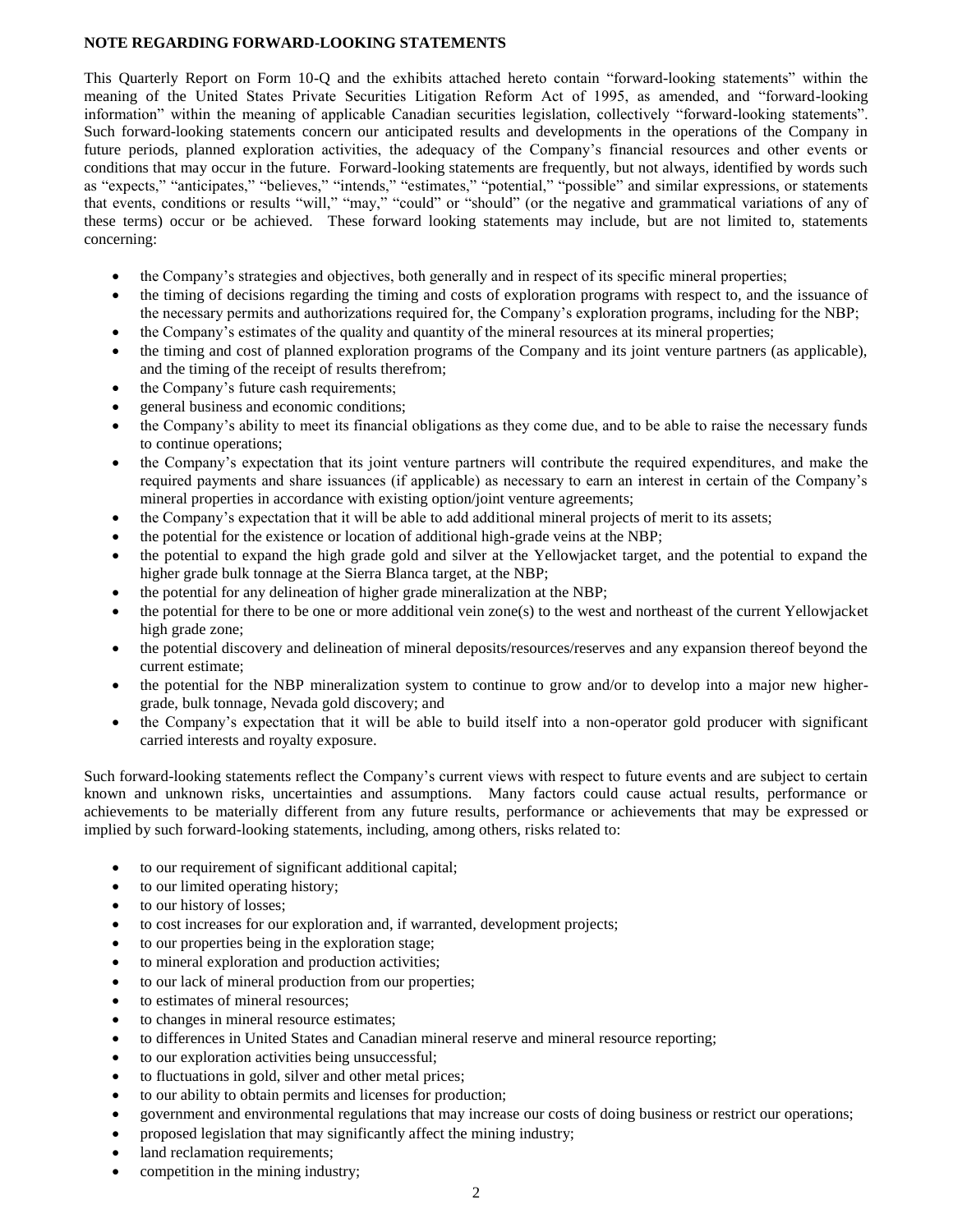- equipment and supply shortages;
- current and future joint ventures and partnerships;
- our ability to attract qualified management;
- the ability to enforce judgment against certain of our Directors;
- currency fluctuations;
- claims on the title to our properties;
- surface access on our properties;
- potential future litigation;
- our lack of insurance covering all our operations;
- our status as a "passive foreign investment company" under US federal tax code; and
- the Common Shares.

Should one or more of these risks or uncertainties materialize, or should underlying assumptions prove incorrect, actual results may vary materially from those described herein. This list is not exhaustive of the factors that may affect any of the Company's forward-looking statements. Forward-looking statements are statements about the future and are inherently uncertain, and actual achievements of the Company or other future events or conditions may differ materially from those reflected in the forward-looking statements due to a variety of risks, uncertainties and other factors, including without limitation those discussed in Part I, Item 1A, Risk Factors, of our Annual Report on Form 10-K, as filed with the SEC on August 26, 2015, which are incorporated herein by reference, as well as other factors described elsewhere in this report and the Company's other reports filed with the SEC.

The Company's forward-looking statements contained in this Quarterly Report on Form 10-Q are based on the beliefs, expectations and opinions of management as of the date of this report. The Company does not assume any obligation to update forward-looking statements if circumstances or management's beliefs, expectations or opinions should change, except as required by law. For the reasons set forth above, investors should not attribute undue certainty to or place undue reliance on forward-looking statements.

# **Current Business Activities**

## **General**

The Company's material mineral property is the NBP, an advanced exploration stage project in Nevada which has a number of high-priority, bulk tonnage and high-grade vein targets (held through Corvus Gold Nevada Inc. ("Corvus Nevada"), a Nevada subsidiary).

The primary focus of the Company will be to leverage its exploration expertise to expand its existing deposits and discover major new gold deposits. Other than with respect to the ongoing exploration of the NBP, the Company's strategy is to leverage its other non-core assets by monetizing them for cash payments and maintaining a retained royalty and or carried interest for future value streams. To meet this objective, the Company has completed the sale of its Chisna property, its LMS property, its West Pogo property and its surrounding regional database for cash payments to the Company and a retained royalty.

Highlights of activities during the period and to the date of this MD&A include:

- NBP Exploration: A second phase of the 2015 drilling campaign started in August and continued until December 11, 2015. Phase 2 of the 2015 drilling focused on assessing the expansion potential of the high-grade Yellowjacket deposit and surrounding vein systems, following up targets identified in Savage Valley and East Bullfrog, and generally assessing the potential for discovery of new high-grade systems throughout the North Bullfrog District.
- New structural zones with high grade intercepts were identified on both the east and west sides of the YellowJacket deposit; the Rhyolite Zone and the NW Sierra Blanca Zone.
- Initial drilling in the new East Bullfrog area discovered low-grade gold and silver mineralization in the Alunite Hill target area and a number of new targets have been developed from the recent large soil survey of the area. Drilling in the East Bullfrog area was extended into the Vinegaroon and Cat Hill targets.
- On January 13, 2016, the Company announced that its wholly owned Alaskan subsidiary, Raven Gold had sold its LMS property located in the Pogo Mining District, Alaska to Gold Reserve Inc. ("Gold Reserve") for USD \$350,000 and a retained net smelter return ("NSR") royalty of 3% on precious metals and 1% on base metals. The sales agreement includes the provision for a 1% buy down of the precious metal royalty for USD \$4,000,000.
- On March 11, 2016, the Company closed a non-brokered private placement equity financing with the Tocqueville Gold Fund and Anglogold Ashanti (USA) Exploration, Inc. and issued 4,900,000 common shares at a price of \$0.70 per share for gross proceeds of \$3,430,000. The funding will be used to continue exploration on the NBP and for general corporate costs.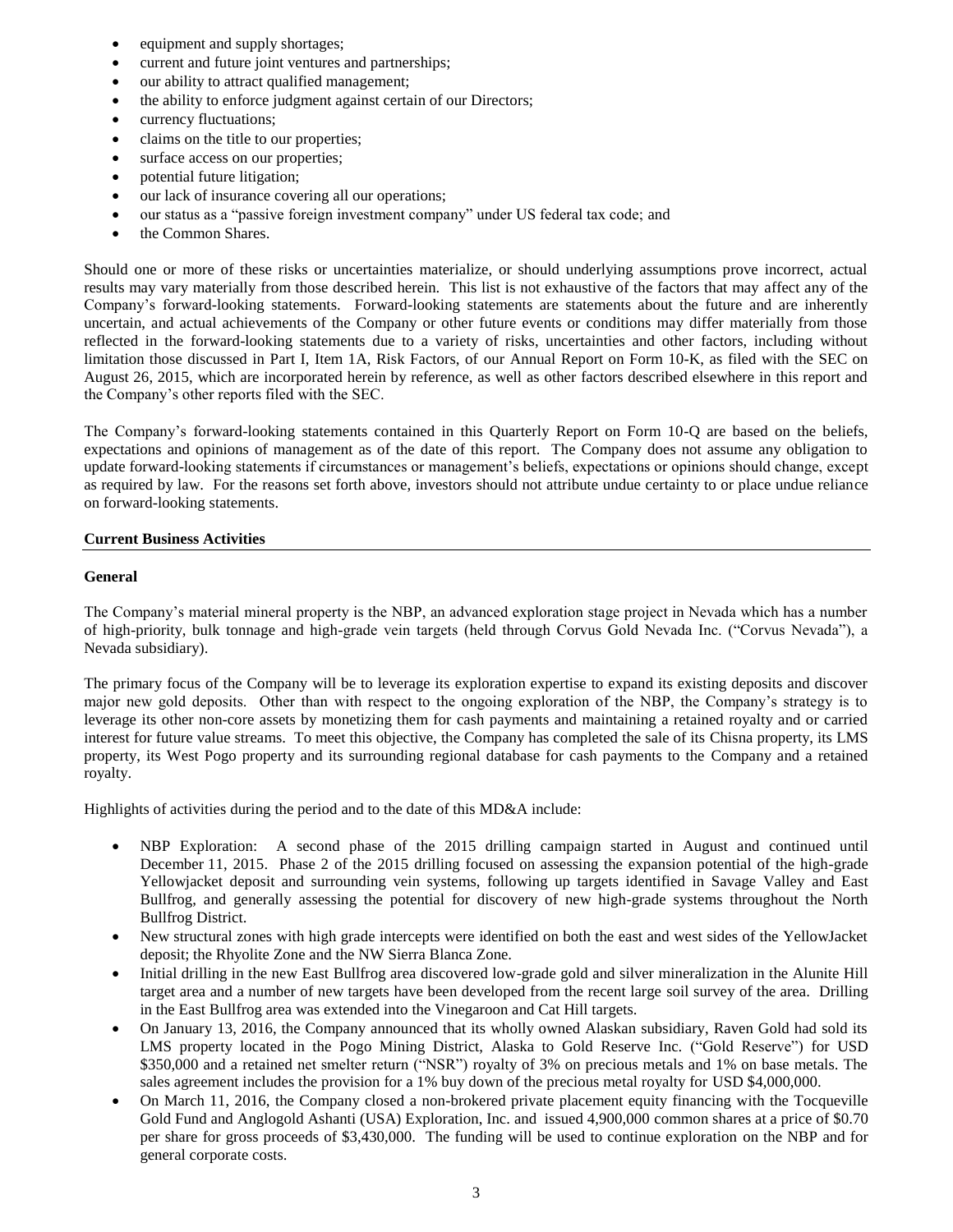On April 5, 2016, the Company announced that its wholly owned Alaskan subsidiary, Raven Gold had sold its Chisna property located in Alaska to Millrock Resources Inc. ("Millrock") for USD \$25,000 and a retained net smelter return ("NSR") royalty of 1% on precious metals and 1% on base metals.

## **Corporate Financial Activities**

On January 13, 2016, the Company announced that its wholly owned Alaskan subsidiary, Raven Gold, had signed an agreement with Gold Reserve for the sale of its LMS property in the Pogo Mining District, Alaska. The property was sold for cash and a retained NSR royalty. Cash from the transaction will be used to fund ongoing exploration and development of the North Bullfrog project in Nevada.

The LMS royalty interest will augment those established in 2015 and is expected to continue to provide our shareholders with exposure to future gold production at no cost as well as providing a funding stream for our ongoing Nevada exploration programs.

A summary of the sale transactions are listed below:

- Cash at closing: USD \$350,000 (CAD \$473,585);
- Corvus is granted a retained NSR royalty of 3% on precious metals and 1% on base metals with a 1% buy down of the precious metal royalty for USD \$4,000,000.

On March 11, 2016, the Company announced the closing of a \$3,430,000 non-brokered private placement at \$0.70 per share. Under the terms of the agreement, the Company issued 4,900,000 common shares. The participants in the private placement include Tocqueville Gold Fund and AngloGold Ashanti (U.S.A.) Exploration, Inc.

On April 5, 2016, the Company announced that its wholly owned Alaskan subsidiary, Raven Gold, had signed an agreement with Millrock for the sale of its Chisna property in Alaska. The property was sold for cash and a retained NSR royalty. Cash from the transaction will be used to fund ongoing exploration and development of the North Bullfrog project in Nevada.

A summary of the sale transactions are listed below:

- Cash at closing: USD \$25,000;
- Corvus is granted a retained NSR royalty of 1% on precious metals and 1% on base metals.

## **Nevada Property**

## *North Bullfrog Project*

Our principal mineral property is the NBP, a gold exploration project located in northwestern Nye County, Nevada, in the Northern Bullfrog Hills about 15 km north of the town of Beatty. The NBP does not have any known proven or probable reserves under SEC Industry Guide 7 and the project is exploratory in nature. A NI 43-101 technical report entitled "Technical Report and Preliminary Economic Assessment for Combined Mill and Heap Leach Processing at the North Bullfrog Project Bullfrog Mining District, Nye County, Nevada" with an effective date of June 16, 2015 (the "Technical Report") is available on SEDAR. The Technical Report is referred to herein for informational purposes only and is not incorporated herein by reference. The Technical Report contains disclosure regarding mineral resources that are not Guide 7 compliant proven or probable reserves, see "Cautionary Note to U.S. Investors Regarding Estimates of Measured, Indicated and Inferred Resources and Proven and Probable Reserves" above.

The NBP is located in the Bullfrog Hills of northwestern Nye County, Nevada (Figure 1). The NBP covers about 7,223 hectares of patented and unpatented mining claims in Sections 20, 21, 25, 26, 27, 28, 29, 32, 33, 34, 35, and 36 of T10S, R46E; sections 1, 2, 11, 12, 13, and 14 of T11S, R46E; section 31 of T10S, R47E; and sections 6, 9, 15, 16, and 17 T11S, R47E, MDBM. We have a total of nine option/lease agreements in place that give us control of an aggregate of 51 patented lode mining claims (Figure 2). Corvus Nevada owns an additional 5 patented claims (the Millman claims) and a 430 acre property with 1600 acre-feet of water rights located north of NBP in the Sarcobatus hydrographic basin.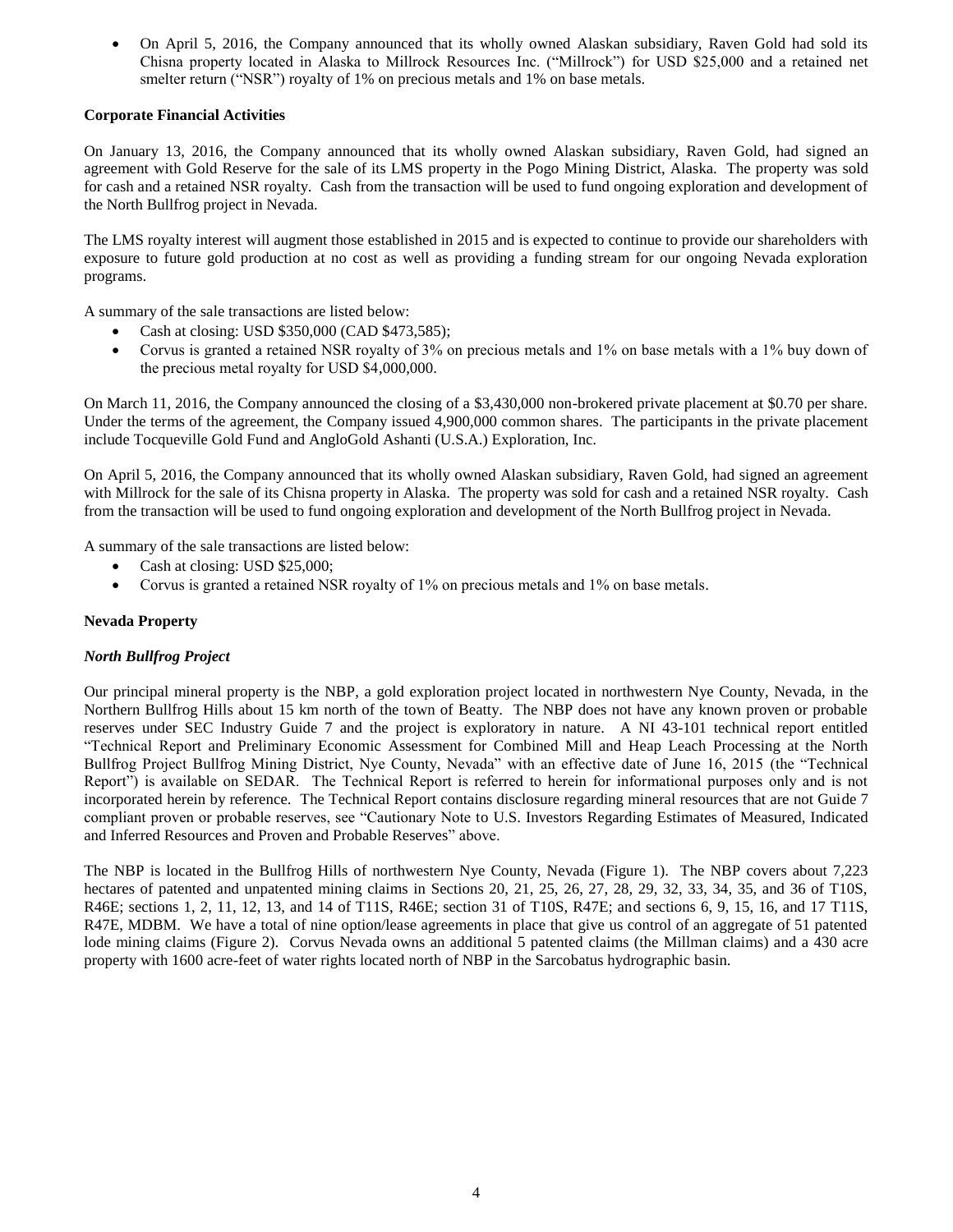

*Figure 1. Property Map showing the Location of the North Bullfrog Project.*



*Figure 2. Property Map of the North Bullfrog Project, Blue outline shows the NBP boundary and red areas are the Leased Private Land (UTm NAD 27 Zone 11).*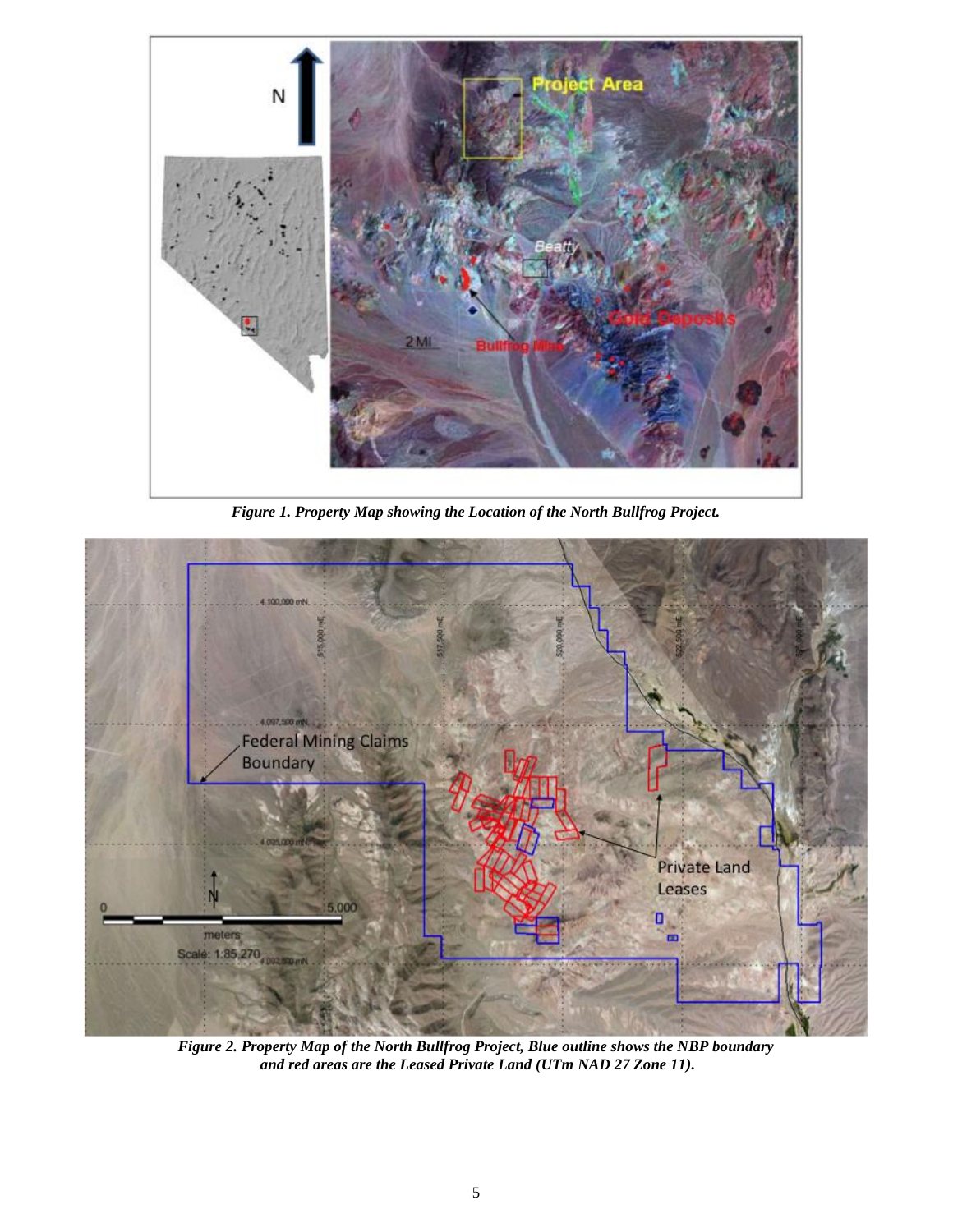# *North Bullfrog District Wide Exploration Program*

The Company is engaged in a District wide exploration program to assess the potential for further high-grade vein systems similar to the YellowJacket discovery, as well as assessing the potential for expanding the YellowJacket system itself.

A second phase of drilling of newly defined targets in the main Sierra Blanca/YellowJacket resource area and the new East Bullfrog exploration area began in August of this year and completed 8,800 metres of reverse circulation drilling by December of this year. The program included the first modern exploration drilling ever done in the new and very large East Bullfrog target, a massive area of intense alteration covering some 14 square kilometres. In addition the program tested a number of targets in and around the large Sierra Blanca/YellowJacket deposit which could host other YellowJacket or Bullfrog type systems.

## *NW Sierra Blanca Zone*

In January 2016, the Company announced intercepts from the newly discovered NW Sierra Blanca Zone which appears to be analogus to the high-grade YellowJacket Deposit located 700 metres to the west (Table 1). The new high-grade intercept of 3.1 metres of 5 grams per tonne (g/t) Au and 42.0 g/t Ag within a broader 99 metres of 0.64 g/t Au and 4.1 g/t Ag is approximately 100 metres North of the initial discovery of the NW Sierra Blanca Zone (NR15-15, Nov 3, 2015). This is a high priority target area for follow-up drilling in the 2016 drill program. Previously released data from the NW Sierra Blanca Zone area are listed in Table 2.

This new shallow zone of gold and silver mineralization trends to the NNE along the margin of the previously defined Sierra Blanca Deposit and now has a direct intrusive association which we believe increases the system's potential. To date, all the of the holes drilled under the shallow pediment cover to the west of the Sierra Blanca Deposit have intersected thick zones of low-grade mineralization with several intervals of  $+1$  g/t gold. We believe these features indicate potential for a large new deposit adjacent to the existing pit design (Figure 3).

|                    | From (m) | To(m)  | Length $(m)^*$ | Gold $(g/t)$ | Silver $(g/t)$ |
|--------------------|----------|--------|----------------|--------------|----------------|
| NB-15-279          | 86.87    | 184.4  | 97.53          | 0.34         | 1.19           |
| AZ 085<br>incl     | 102.11   | 103.63 | 1.52           | 1.12         | 2.57           |
| $dip - 55$<br>incl | 123.44   | 124.97 | 1.52           | 1.18         | 0.96           |
|                    |          |        |                |              |                |
| <b>NB-15-280</b>   | 85.34    | 86.87  | 1.52           | 0.44         | 0.20           |
| AZ 085 dip -55     | 163.07   | 166.12 | 3.05           | 0.18         | 0.17           |
|                    | 187.45   | 198.12 | 10.67          | 0.15         | 0.05           |
|                    |          |        |                |              |                |
| <b>NB-15-281</b>   | 134.11   | 137.16 | 3.05           | 0.37         | 0.33           |
| AZ 085 dip-50      | 160.02   | 163.07 | 3.05           | 0.13         | 0.31           |
|                    | 167.64   | 175.26 | 7.62           | 0.13         | 0.82           |
|                    | 181.36   | 196.6  | 15.24          | 0.13         | 0.48           |
|                    | 205.74   | 228.98 | 23.24          | 0.28         | 0.53           |
|                    |          |        |                |              |                |
| NB-15-282          | 64.01    | 163.07 | 99.06          | 0.64         | 4.08           |
| including          | 79.25    | 99.06  | 19.81          | 1.69         | 12.33          |
| including          | 80.77    | 83.82  | 3.05           | 4.97         | 42.0           |
| AZ 090 dip -50     | 167.64   | 202.69 | 35.05          | 0.16         | 0.61           |

*Table 1: Follow-up Results from NW Sierra Blanca Zone*

*(Reported drill intercepts are not true widths. At this time, there is insufficient data with respect to the shape of the mineralization to calculate its true orientation in space.)*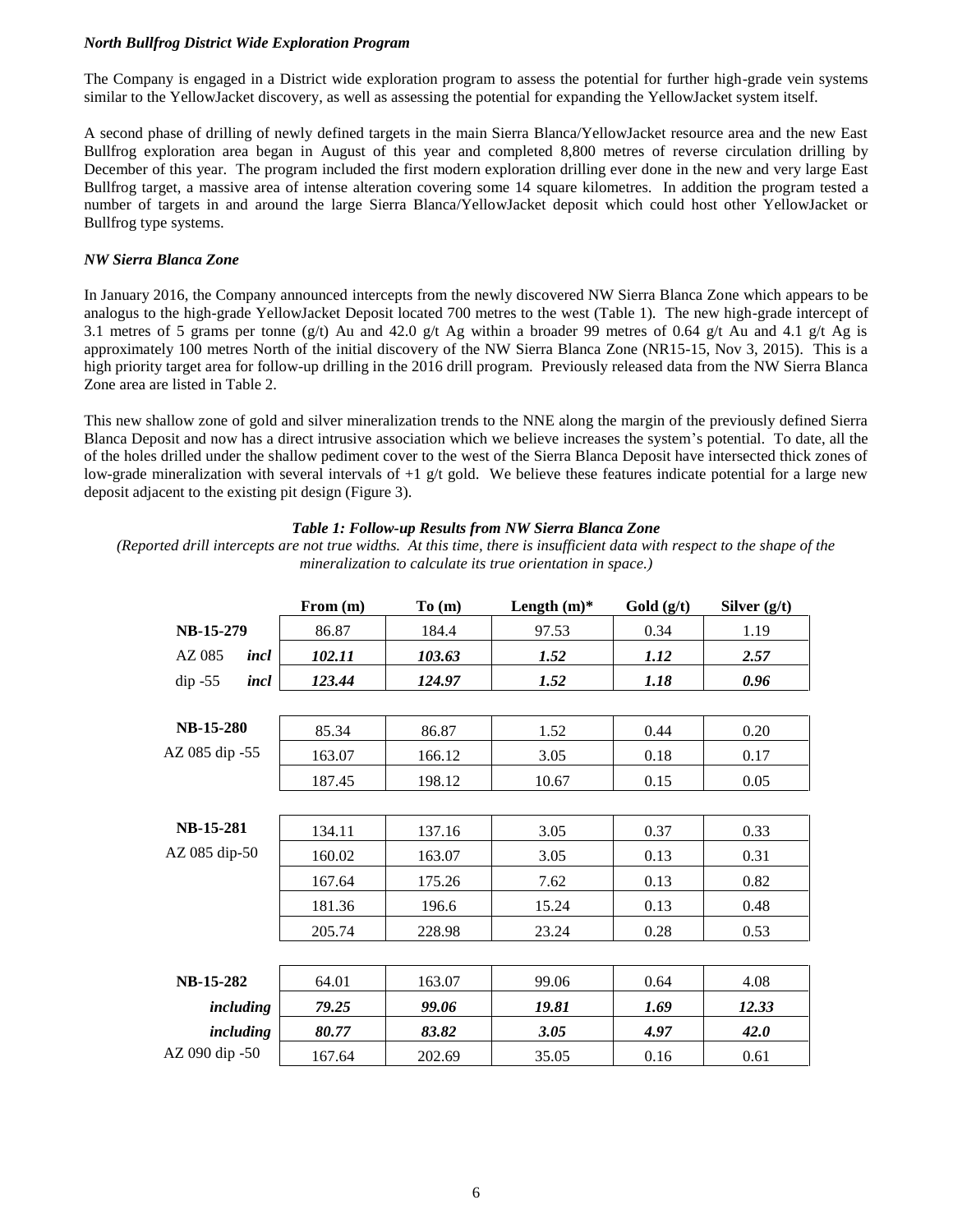*Table 2:* **Previously Released NW Sierra Blanca/Rhyolite Zone Results** (shown on Figure 1 map) *(Reported drill intercepts are not true widths. At this time, there is insufficient data with respect to the shape of the mineralization to calculate its true orientation in space.)*

|                   | From (m) | To(m)  | Length $(m)$ * | Gold (g/t) | Silver $(g/t)$ |
|-------------------|----------|--------|----------------|------------|----------------|
| NB-15-267         | 77.72    | 82.3   | 4.58           | 0.147      | 0.35           |
| Azi 300 Incl -55  | 99.06    | 108.2  | 9.14           | 0.346      | 1.02           |
|                   | 112.78   | 323.08 | 210.31         | 0.472      | 1.41           |
| including vein/sw | 173.74   | 184.4  | 10.66          | 3.471      | 3.59           |
| including vein/sw | 210.31   | 211.84 | 1.52           | 1.01       | 1.37           |
| including vein/sw | 225.55   | 227.08 | 1.52           | 1.09       | 2.76           |
|                   |          |        |                |            |                |
| <b>NB-15-268</b>  | 39.62    | 48.77  | 9.15           | 0.27       | 0.45           |
| AZ 090 dip -50    | 53.34    | 96.01  | 42.67          | 0.45       | 0.61           |
| including         | 86.87    | 88.39  | 1.52           | 1.15       | 1.51           |
|                   | 108.2    | 112.78 | 4.58           | 0.21       | 0.04           |
|                   |          |        |                |            |                |
| NB-15-269         | 13.72    | 19.81  | 6.09           | 0.64       | 0.77           |
| AZ 090 dip -55    | 54.86    | 62.48  | 7.62           | 0.37       | 1.1            |
|                   | 92.96    | 112.78 | 19.82          | 1.28       | 1.8            |
|                   | 167.64   | 172.21 | 4.57           | 0.23       | 0.5            |
|                   |          |        |                |            |                |
| NB-15-270         | 45.72    | 54.86  | 9.14           | 0.35       | 0.58           |
| AZ 090 dip -60    | 82.3     | 109.73 | 27.43          | 0.43       | 1.47           |
| including         | 85.34    | 86.86  | 1.52           | 1.05       | 1.02           |
|                   | 118.87   | 144.78 | 25.91          | 0.29       | 0.59           |

*\* Mineralized thickness calculated @ 0.10 g/t Au cutoff with internal vein/stockwork intervals calculated @ 1.0 g/t Au cutoff*

The new NW Sierra Blanca Zone is covered by a thin (<20m) veneer of post-mineral, gravel and volcanic rocks concealing it from earlier detection. The zone appears to be dominated by two structural zones, the north-south NW Sierra Blanca Zone and the NE trending Rhyolite Zone. The high-grade intercept in hole NB-15-282 is hosted by a highly altered dacitic dike within the Sierra Blanca Tuff. The dike is interpreted to occupy a major structural conduit within the larger Sierra Blanca mineralized system. Follow-up drilling will be conducted to determine the orientation and size of the high-grade system.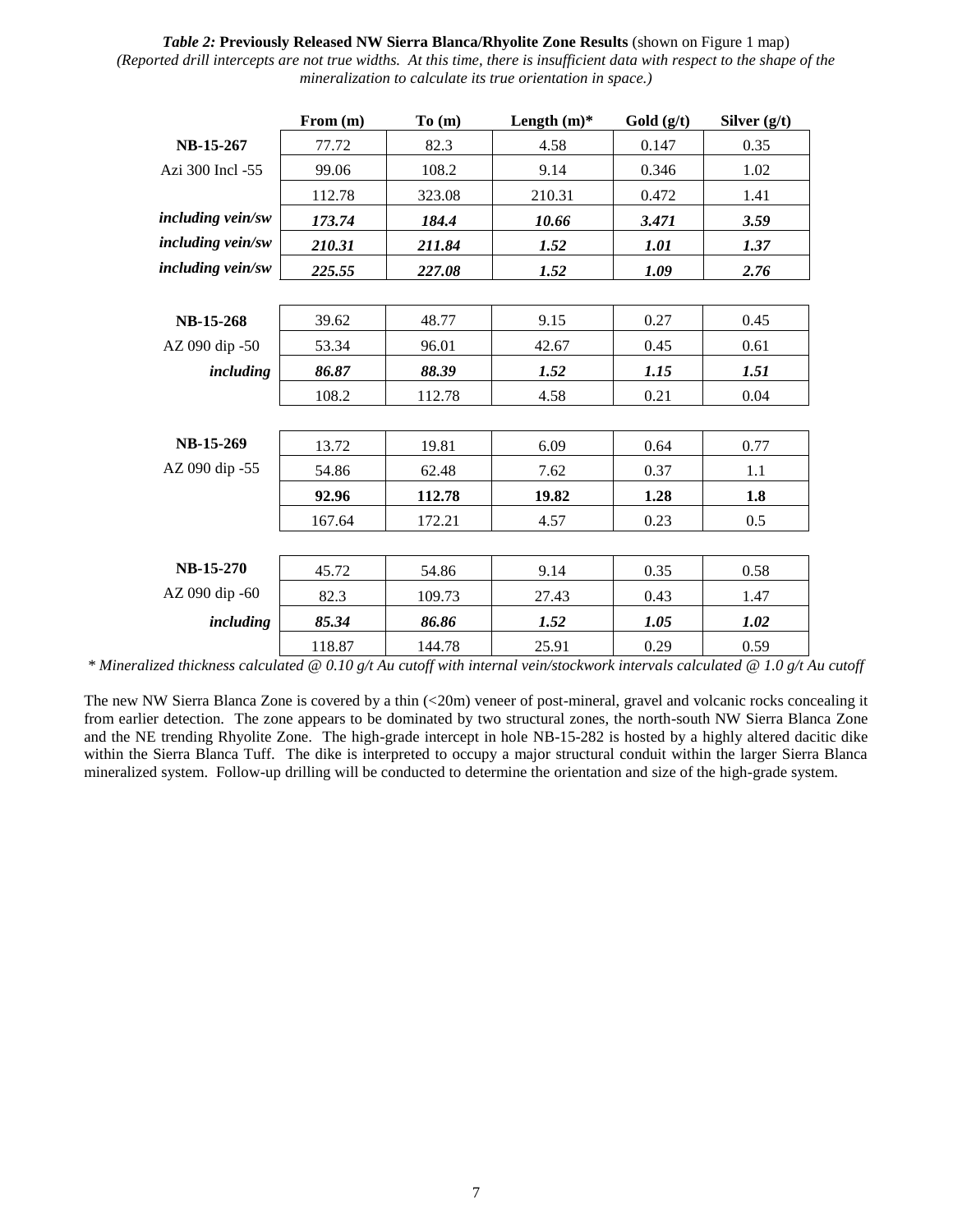

*Figure 3. Drill hole map showing the new NW Sierra Blanca and Rhyolite Zones with 2015 drill hole locations and select intercepts.*

# *Savage Target*

Results were received for three holes drilled in the main Savage target immediately adjacent to the southern portion of the Sierra Blanca deposit in January 2016. Thick oxide zones of mineralization were identified and at a depth of ~350 metres in hole NB-15-273 a higher grade (3.1m  $\omega$  2.05 g/t gold and 178 g/t silver), copper rich zone was intersected with textures indicative of a higher temperature mineral system (Table 3). Locations of the holes are shown in Figure 4.

In addition to copper grades up to 0.2%, the intercepts had high antimony, tellurium and arsenic numbers, suggesting a possible porphyry/intrusive association. A review of the drill chips from NB-15-274 and NB-11-95 has confirmed the presence of multiple aphanitic-fine porphyritic dacite dikes, suggesting the presence of an intrusive center at depth beneath northern Savage Valley. All three holes at Savage also returned broad zones of low grade oxide mineralization.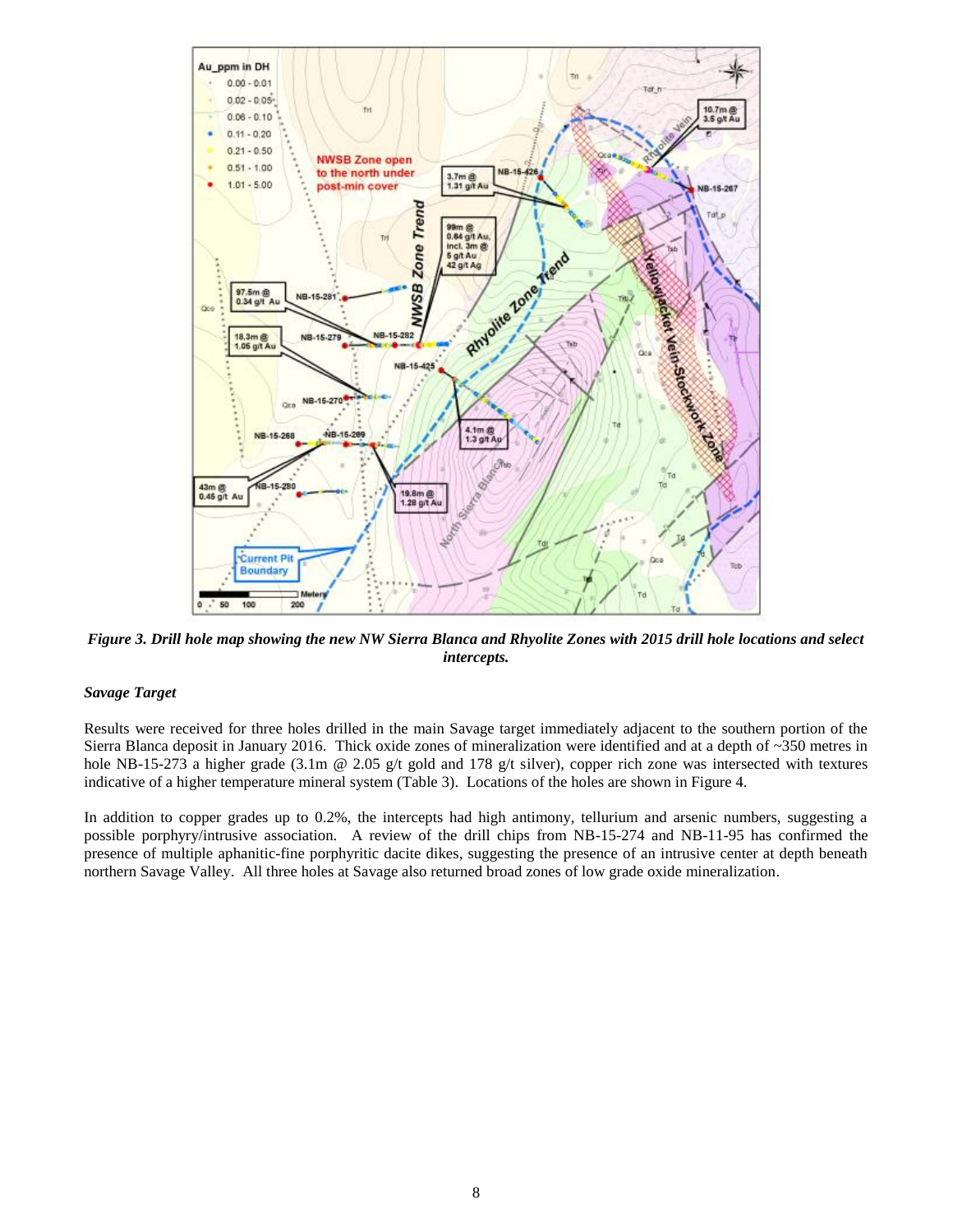# *Table 3: Drill Results from the Savage Target*

*(Reported drill intercepts are not true widths. At this time, there is insufficient data with respect to the shape of the mineralization to calculate its true orientation in space.)*

|                  | From (m)                     | To(m)  | Length $(m)^*$               | Gold (g/t) | Silver $(g/t)$ |  |
|------------------|------------------------------|--------|------------------------------|------------|----------------|--|
| NB-15-273        | 128.02                       | 135.64 | 7.62                         | 0.42       | 0.43           |  |
| AZ 085 dip -60   | 144.78                       | 175.26 | 30.48                        | 0.39       | 0.83           |  |
|                  | 205.74                       | 217.93 | 12.19                        | 0.12       | 1.00           |  |
|                  | 236.22                       | 281.94 | 45.72                        | 0.19       | 1.54           |  |
|                  | 286.51                       | 368.81 | 82.3                         | 0.40       | 10.68          |  |
| <i>including</i> | 358.14                       | 361.19 | 3.05                         | 2.05       | 178            |  |
|                  | 377.95                       | 384.05 | 6.1                          | 0.13       | 0.80           |  |
|                  |                              |        | hole ended in mineralization |            |                |  |
|                  |                              |        |                              |            |                |  |
| NB-15-274        | 181.36                       | 268.22 | 86.86                        | 0.36       | 0.70           |  |
| AZ 085 dip -50   | 339.85                       | 377.95 | 38.1                         | 0.26       | 0.57           |  |
|                  | hole ended in mineralization |        |                              |            |                |  |
|                  |                              |        |                              |            |                |  |
| NB-15-275        | 42.67                        | 153.92 | 111.25                       | 0.19       | 0.53           |  |
| AZ 085 dip-50    | 175.26                       | 202.69 | 27.43                        | 0.21       | 0.86           |  |
|                  | 265.18                       | 289.56 | 24.38                        | 0.17       | 0.49           |  |
|                  | 298.7                        | 307.85 | 9.15                         | 0.15       | 0.33           |  |
|                  | 312.42                       | 327.66 | 15.24                        | 0.15       | 0.36           |  |
|                  | 350.52                       | 379.48 | 28.96                        | 0.13       | 1.20           |  |

*\* Mineralized thickness calculated @ 0.10 g/t Au cutoff with internal vein/stockwork intervals calculated @ 1.0 g/t Au cutoff*

## *Rhyolite Zone*

In January 2016, results were received for two drill holes drilled on the Rhyolite Zone (Table 4). NB-15-266 drilled near hole NB-15-267 had recovery problems through the zone and was not completed to planned depth. Although the hole experienced recovery problems it still returned encouraging grades, although not to the level of hole NB-15-267 (10.7m @ 3.47 g/t Au & 3.6 g/t Ag). Locations of the holes are shown in Figure 4.

NB-15-276 was a ~30 metres step out drill hole to the northeast. This step-out hole indicates the system is narrowing to the NE with gold grade dropping off and silver grade increasing in that direction (best hit 4.6m @ 10.6 g/t silver). These results are now vectoring future exploration to the SW along the main Rhyolite trend.

## *Table 4:Drill Results from the Rhyolite Zone*

*(Reported drill intercepts are not true widths. At this time, there is insufficient data with respect to the shape of the mineralization to calculate its true orientation in space.)*

|                  | From $(m)$                   | To(m)  | Length $(m)^*$ | Gold $(g/t)$ | Silver $(g/t)$ |  |
|------------------|------------------------------|--------|----------------|--------------|----------------|--|
| <b>NB-15-266</b> | 80.77                        | 204.22 | 123.45         | 0.34         | 3.68           |  |
| including        | 100.58                       | 102.1  | 1.52           | 1.06         | <i>11.0</i>    |  |
| including        | 169.16                       | 175.26 | 6.1            | 1.87         | 9.62           |  |
| AZ 090 dip -50   | Hole ended in mineralization |        |                |              |                |  |
|                  |                              |        |                |              |                |  |
| NB-15-276        | 149.35                       | 158.5  | 9.15           | 0.15         | 2.79           |  |
| AZ 320 dip -55   | 208.79                       | 216.41 | 7.62           | 0.19         | 1.69           |  |
|                  | 236.22                       | 242.32 | 6.1            | 0.19         | 0.87           |  |

*\* Mineralized thickness calculated @ 0.10 g/t Au cutoff with internal vein/stockwork intervals calculated @ 1.0 g/t Au cutoff*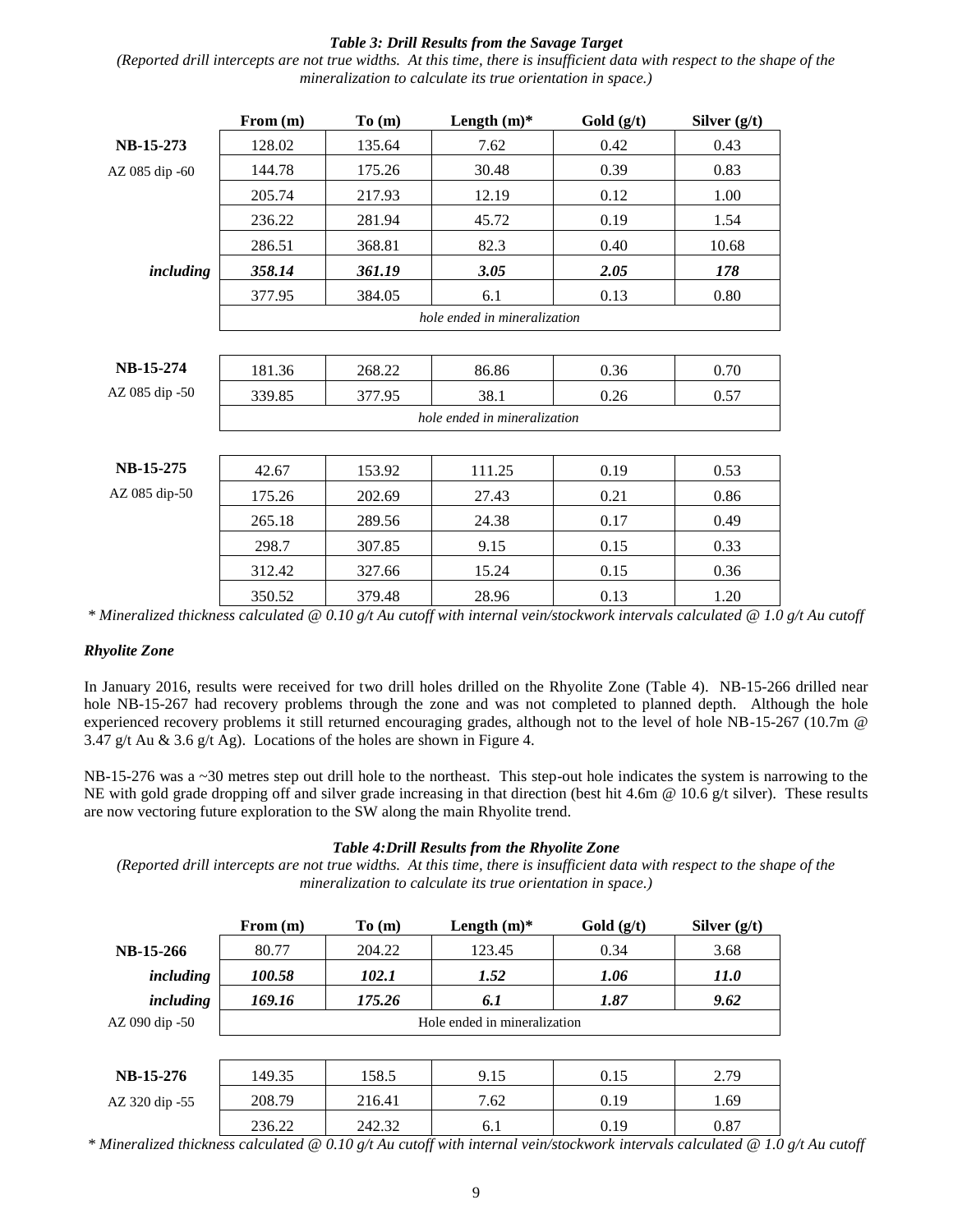## *North YellowJacket Extension Zone*

Results were received for four holes drilled in the North YellowJacket extension target 75 and 150 metres north of the currently defined deposit along a projected north-south splay of the vein system (Table 5). Results indicate the splay is mineralized in the first fence of holes (best hit NB15-272 - 1.5m  $\omega$  1.1 g/t gold and 75 g/t silver). However the grade drops off in the last fence to the north. Locations of the holes are shown in Figure 4. Results suggest the northern extension of the YellowJacket system could be displaced to the west towards Northwest Sierra Blanca, which is planned for testing in the next phase of exploration drilling this spring.

#### *Table 5: Drill Results from the North YellowJacket Extension Zone*

*(Reported drill intercepts are not true widths. At this time, there is insufficient data with respect to the shape of the mineralization to calculate its true orientation in space.)*

|                  | From (m) | To(m)  | Length $(m)$ * | Gold (g/t)  | Silver $(g/t)$ |
|------------------|----------|--------|----------------|-------------|----------------|
| <b>NB-15-271</b> | 243.84   | 249.94 | 6.1            | 0.49        | 0.99           |
| Azi 090 Incl -55 | 291.08   | 359.66 | 68.58          | 0.37        | 0.8            |
| including        | 306.32   | 307.85 | 1.52           | <b>1.00</b> | 1.59           |
| including        | 310.9    | 312.42 | 1.52           | 1.23        | 1.70           |
| including        | 321.56   | 324.61 | 3.05           | 1.25        | 1.88           |
|                  |          |        |                |             |                |
| <b>NB-15-272</b> | 121.92   | 123.44 | 1.52           | 0.24        | 13.0           |
| AZ 085 dip -55   | 245.36   | 262.13 | 16.77          | 0.39        | 2.05           |
|                  | 269.75   | 281.94 | 12.19          | 0.27        | 10.67          |
| including        | 280.42   | 281.94 | 1.52           | 1.11        | 75.0           |
|                  | 298.7    | 306.32 | 7.62           | 0.21        | 0.54           |
|                  | 312.42   | 370.33 | 57.91          | 0.27        | 0.76           |

**NB-15-277** No significant results

AZ 085 dip -55

| <b>NB-15-278</b> | 298.7  | 300.23 | 1.JZ | 0.37 | 1.41       |
|------------------|--------|--------|------|------|------------|
| AZ 085 dip -55   | 316.99 | 320.04 | 3.05 | 0.22 | $\rm 0.80$ |
|                  | 329.18 | 335.28 | ∪.⊥  | 0.15 | 0.34       |

*\* Mineralized thickness calculated @ 0.10 g/t Au cutoff with internal vein/stockwork intervals calculated @ 1.0 g/t Au cutoff*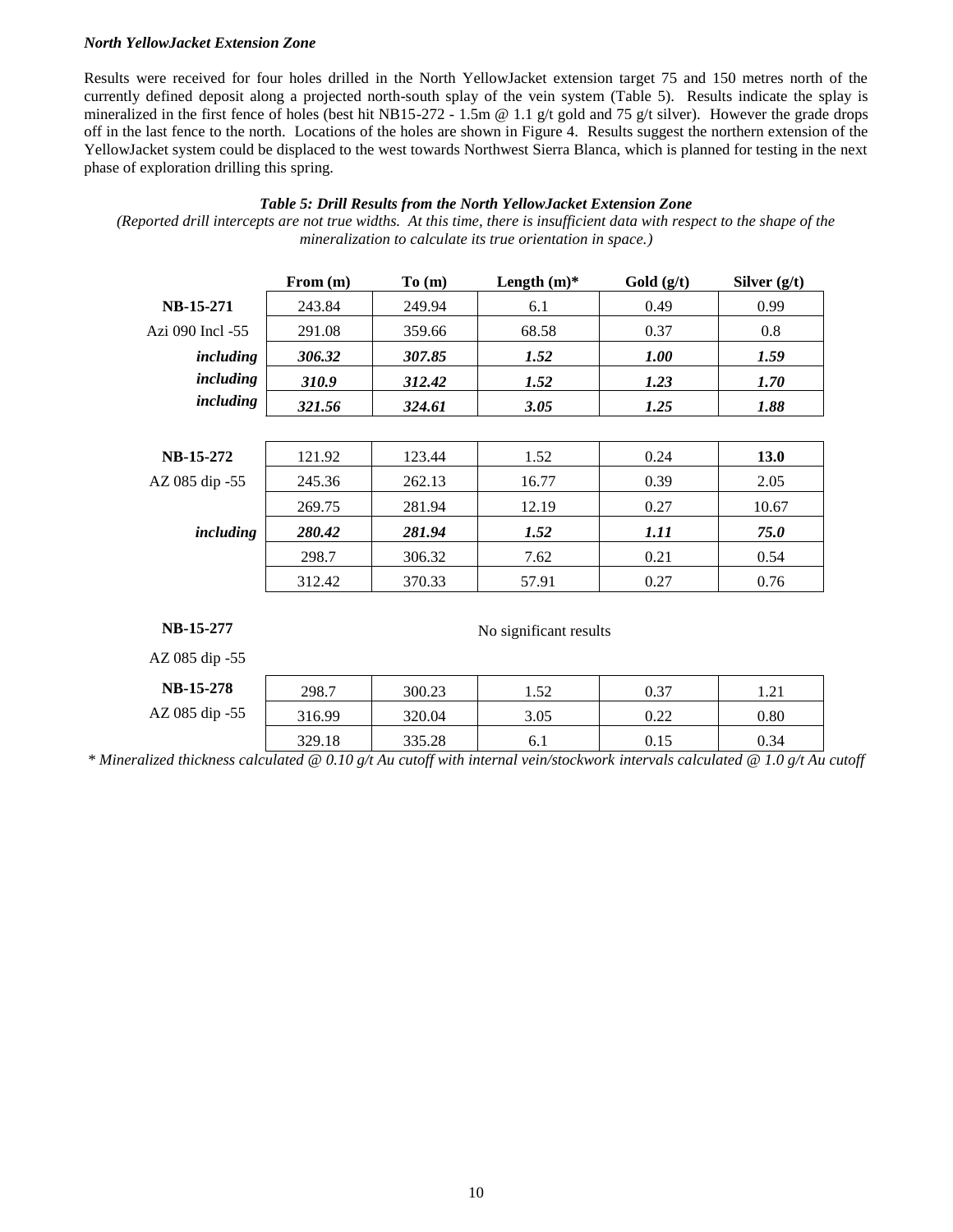

*Figure 4. Map showing the new Savage, Rhyolite and North YellowJacket drill holes*

# **New Target Review**

Exploration drilling results from three additional new target areas at the North Bullfrog property in Nevada, which includes two targets in the new Eastern Steam-Heated Zone became available in February 2016. The initial scout drilling on these three new target areas has returned positive results with broad zones of low-grade gold-silver mineralization with some internal zones of  $+1$  g/t gold.

These results have expanded the gold system in the North Bullfrog District and provided critical data for the planned 2016 follow-up drill program.

# *Cat Hill Target*

Two holes (NB-15-284 & 285) were drilled in the Cat Hill target area. The Cat Hill target has a strong surface gold anomaly that is associated with large overlapping high and low sulfidation mineral systems (Figure 5). The target area lies adjacent to the large Road Fault structural zone which extends 10 kilometres to the south where it is called the Contact Fault, a major structural control to the historic Bullfrog deposit mined by Barrick Gold in the 1990's. At Cat Hill, a series of N-S- to NNEtrending structures control alteration, gold mineralization and irregular qtz-calcite veins exhibiting boiling textures. The initial two holes at Cat Hill intersected broad zones of near surface, low-grade, oxide mineralization with one hole having two 1.5 metre, +1 g/t gold intercepts within targeted NNE-trending structural zones (Table 6). Targeting work is ongoing for a follow-up drill program this year.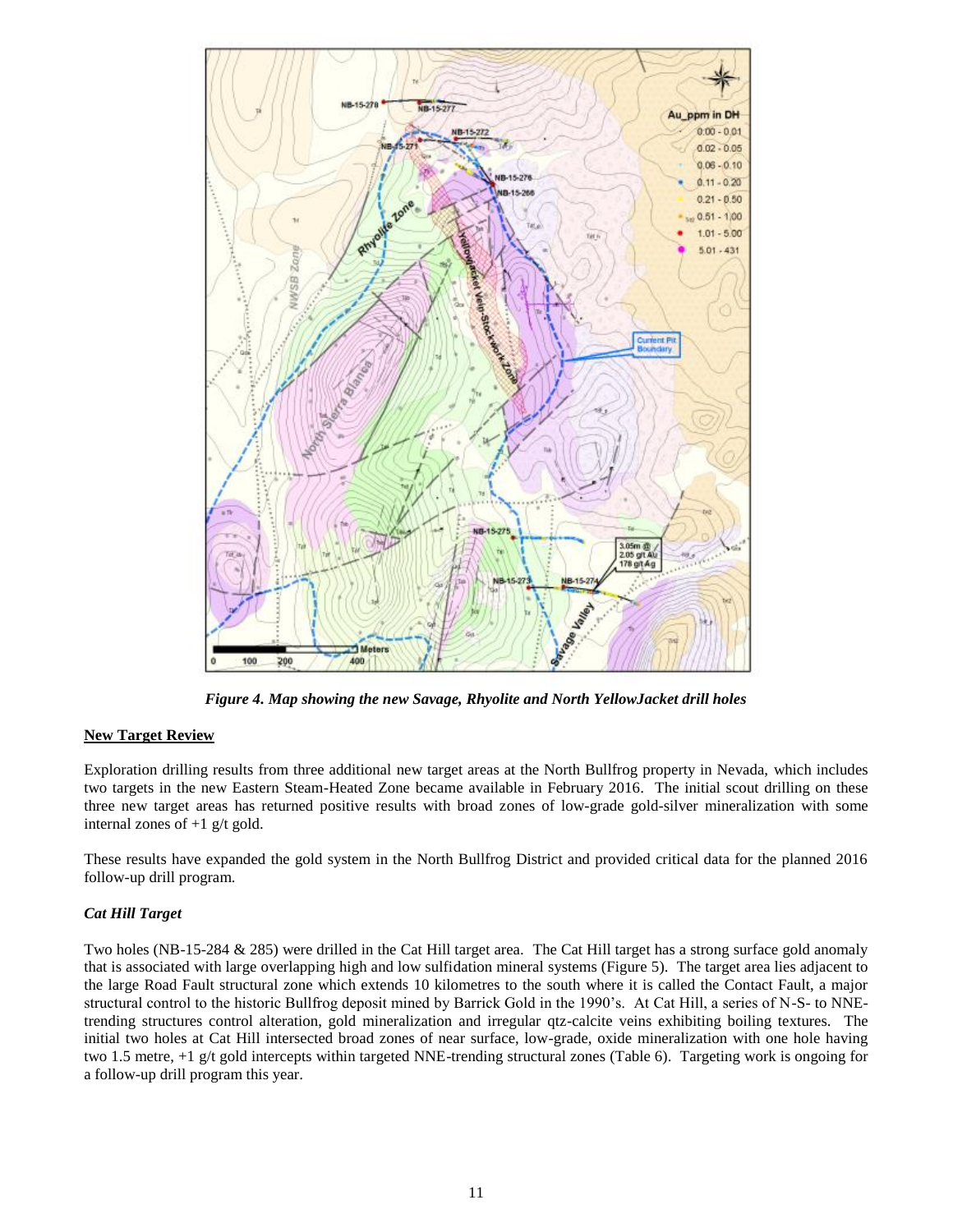

*Figure 5. Cat Hill map showing 2015 drill hole locations and select intercepts.*

# *North Jolly Jane Target*

One hole was drilled at the Jolly Jane North target about 80 metres north of previous Corvus hole NB-12-123 (139m @ 0.27 g/t Au, Table 6). The hole is located 450 metres north of the Jolly Jane resource (Figure 6). NB-15-283 intersected a broad zone of low-grade dominantly oxide mineralization (104m  $\omega$  0.23 g/t gold and 0.6 g/t silver) within the Sierra Blanca Tuff in the footwall of the West Jolly Jane Fault ("WJJF"). The WJJF is a large displacement fault zone similar to the MP Fault which hosts the main historic Bullfrog deposit and also similar to the YellowJacket fault zone. The Sierra Blanca/YellowJacket deposit lies about a kilometre to the west in the hanging-wall of the WJJF which appears to be a major mineralizing fluid conduit. The WJJF is a mineral system of similar size to the current Sierra Blanca/YellowJacket deposit with unconstrained potential to the north under post-mineral cover.

NB-15-283 has confirmed the potential to expand the Jolly Jane low-grade deposit to the north. Follow up drilling is being planned for 2016.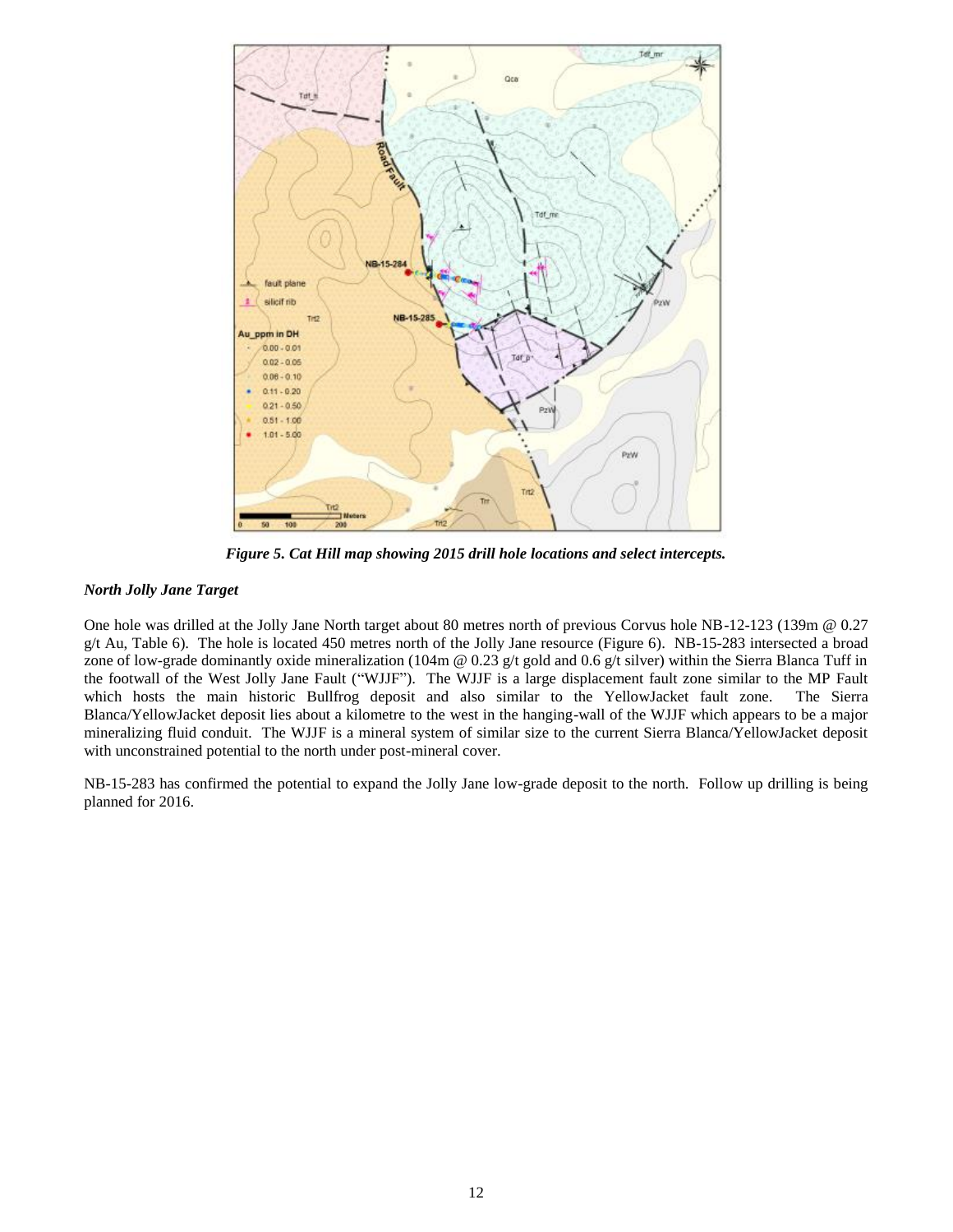

*Figure 6. Northwestern Resource Area map showing 2015 North Jolly Jane drill hole location.*

# *Vinegaroon Target*

A total of 7 holes (NB-15-286 to 292) were drilled on the Vinegaroon target. The Vinegaroon area lies ~2 kilometres east of Cat Hill, within the main Eastern Steam-heated Zone. As at Cat Hill, the Vinegaroon target has a surface gold anomaly associated with overlapping high and low sulfidation mineralization (Figure 7). A series of N-S- to NNW-trending structures control alteration and mineralization in this area. Five of the seven holes intercepted low grade gold mineralization along the large Vinegaroon fault zone. The alteration style is quartz-adularia-illite with local quartz stockwork including amethystine quartz, which is similar to the Sierra Blanca/YellowJacket deposits. The drill data (Table 6) is being evaluated for follow-up in 2016, including a re-evaluation of the surface mapping.



*Figure7. Drill Hole location map of the Vinegaroon target area in the Eastern Steam Heated Zone.*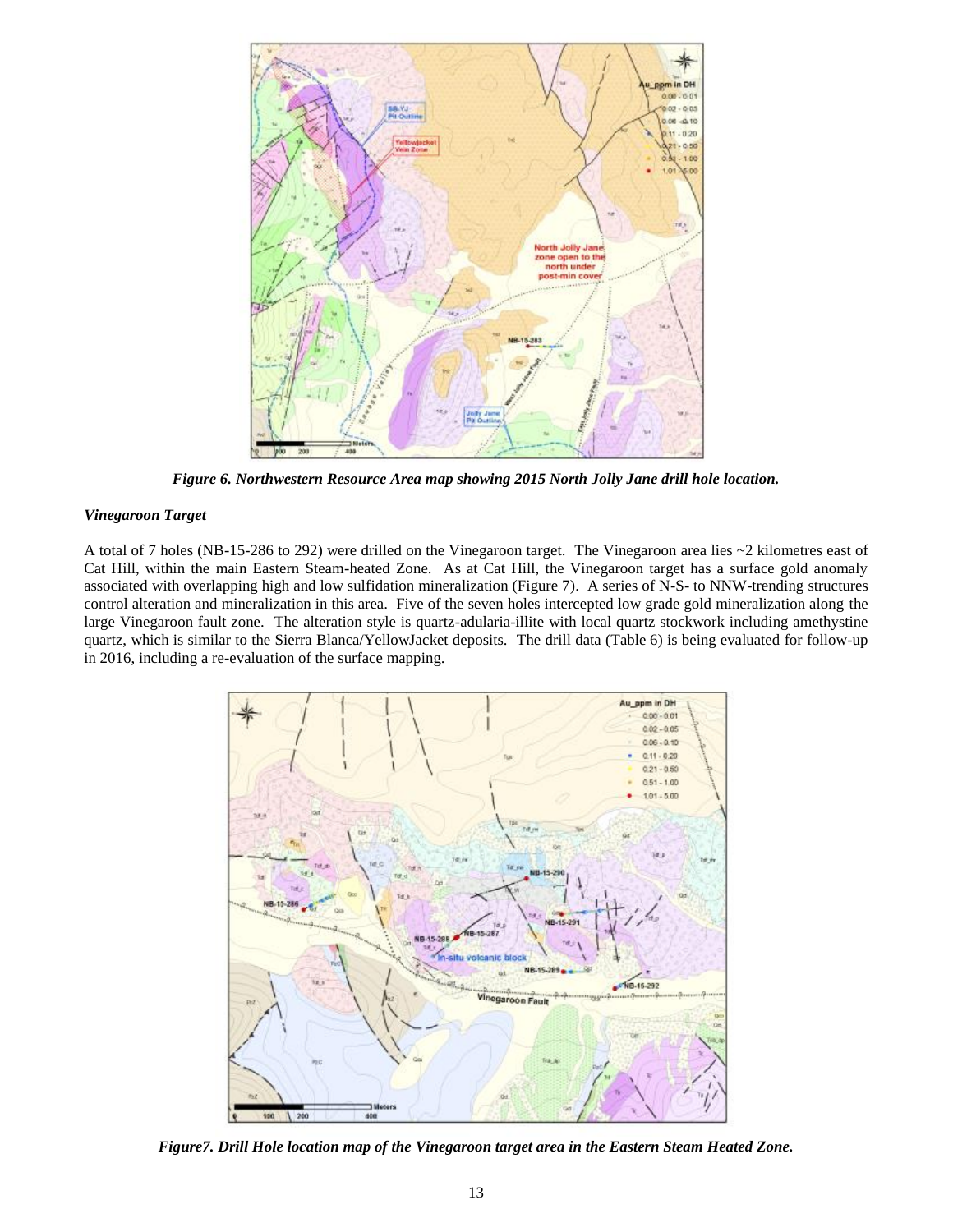# *Table 6: Initial Drill Results from Cat Hill, North Jolly Jane and Vinegaroon Targets (Reported drill intercepts are not true widths. At this time, there is insufficient data with respect to the shape of the*

*mineralization to calculate its true orientation in space.)*

# **Cat Hill Target**

|                                | From (m) | To(m)  | Length $(m)^*$         | Gold (g/t)   | Silver (g/t) |  |
|--------------------------------|----------|--------|------------------------|--------------|--------------|--|
| NB-15-284                      | 22.86    | 30.48  | 7.62                   | 0.29         | 0.05         |  |
| AZ 090 dip -50                 | 70.1     | 80.77  | 10.67                  | 0.25         | 0.05         |  |
|                                | 86.87    | 91.44  | 4.57                   | 0.18         | 0.08         |  |
|                                | 103.63   | 143.26 | 39.63                  | 0.22         | 0.11         |  |
| including                      | 114.3    | 115.82 | 1.52                   | $1.12$       | 0.12         |  |
|                                | 179.83   | 207.26 | 27.43                  | 0.27         | 0.71         |  |
| including                      | 185.93   | 187.45 | 1.52                   | 1.33         | 1.25         |  |
|                                | 231.65   | 237.74 | 6.09                   | 0.15         | 0.22         |  |
|                                |          |        |                        |              |              |  |
| NB-15-285                      | 30.48    | 47.24  | 16.76                  | 0.23         | 0.04         |  |
| AZ 320 dip -55                 | 56.39    | 82.3   | 25.91                  | 0.15         | 0.03         |  |
|                                | 106.68   | 109.73 | 3.05                   | 0.37         | 0.06         |  |
| <b>North Jolly Jane Target</b> |          |        |                        |              |              |  |
|                                | From (m) | To(m)  | Length $(m)^*$         | Gold $(g/t)$ | Silver (g/t) |  |
| NB-15-283                      | 92.96    | 196.6  | 103.64                 | 0.23         | 0.62         |  |
| AZ 090 dip -50                 | 227.08   | 230.12 | 3.05                   | 0.11         | 0.22         |  |
|                                | 260.6    | 274.32 | 13.72                  | 0.13         | 0.35         |  |
| <b>Vinegaroon Target</b>       |          |        |                        |              |              |  |
|                                | From (m) | To(m)  | Length $(m)$ *         | Gold (g/t)   | Silver (g/t) |  |
| NB-15-286                      | 35.05    | 39.62  | 4.57                   | 0.15         | 0.73         |  |
| Azi 060 Incl -45               | 89.92    | 99.06  | 9.14                   | 0.20         | 0.33         |  |
|                                | 115.82   | 123.44 | 7.62                   | 0.15         | 0.41         |  |
|                                | 138.68   | 152.4  | 13.72                  | $0.20\,$     | 1.45         |  |
|                                | 160.02   | 166.12 | 6.1                    | 0.14         | 2.93         |  |
|                                |          |        |                        |              |              |  |
| NB-15-287                      |          |        | No significant results |              |              |  |
| Azi 050 Incl -50               |          |        |                        |              |              |  |
| NB-15-288                      | 42.67    | 50.29  | 7.62                   | $0.18\,$     | 0.27         |  |
| AZ 230 dip -45                 | 144.78   | 146.3  | 1.52                   | 0.12         | 7.00         |  |
|                                |          |        |                        |              |              |  |
| NB-15-289                      | 9.14     | 10.67  | 1.52                   | 0.15         | 0.22         |  |
| AZ 090 dip -45                 | 30.48    | 32     | 1.52                   | 0.14         | 0.32         |  |
|                                | 38.1     | 50.29  | 12.19                  | 0.13         | 0.44         |  |
|                                |          |        |                        |              |              |  |
| NB-15-290                      |          |        | No significant results |              |              |  |
| AZ 250 dip -45                 |          |        |                        |              |              |  |

| <b>NB-15-291</b> | 25.91  | 27.43  | 1.52 | 0.29 |      |
|------------------|--------|--------|------|------|------|
| AZ 090 dip -45   | 97.54  | 105.16 | 7.62 | 0.11 |      |
|                  | 167.64 | 172.21 | 4.57 | 0.13 |      |
| NB-15-292        | 12.19  | 13.72  | 1.52 | 0.15 | 1.58 |
| AZ 060 dip -45   | 25.91  | 30.48  | 4.57 | 0.11 | 1.63 |

*\* Mineralized thickness calculated @ 0.10 g/t Au cutoff with internal vein/stockwork intervals calculated @ 1.0 g/t Au cutoff*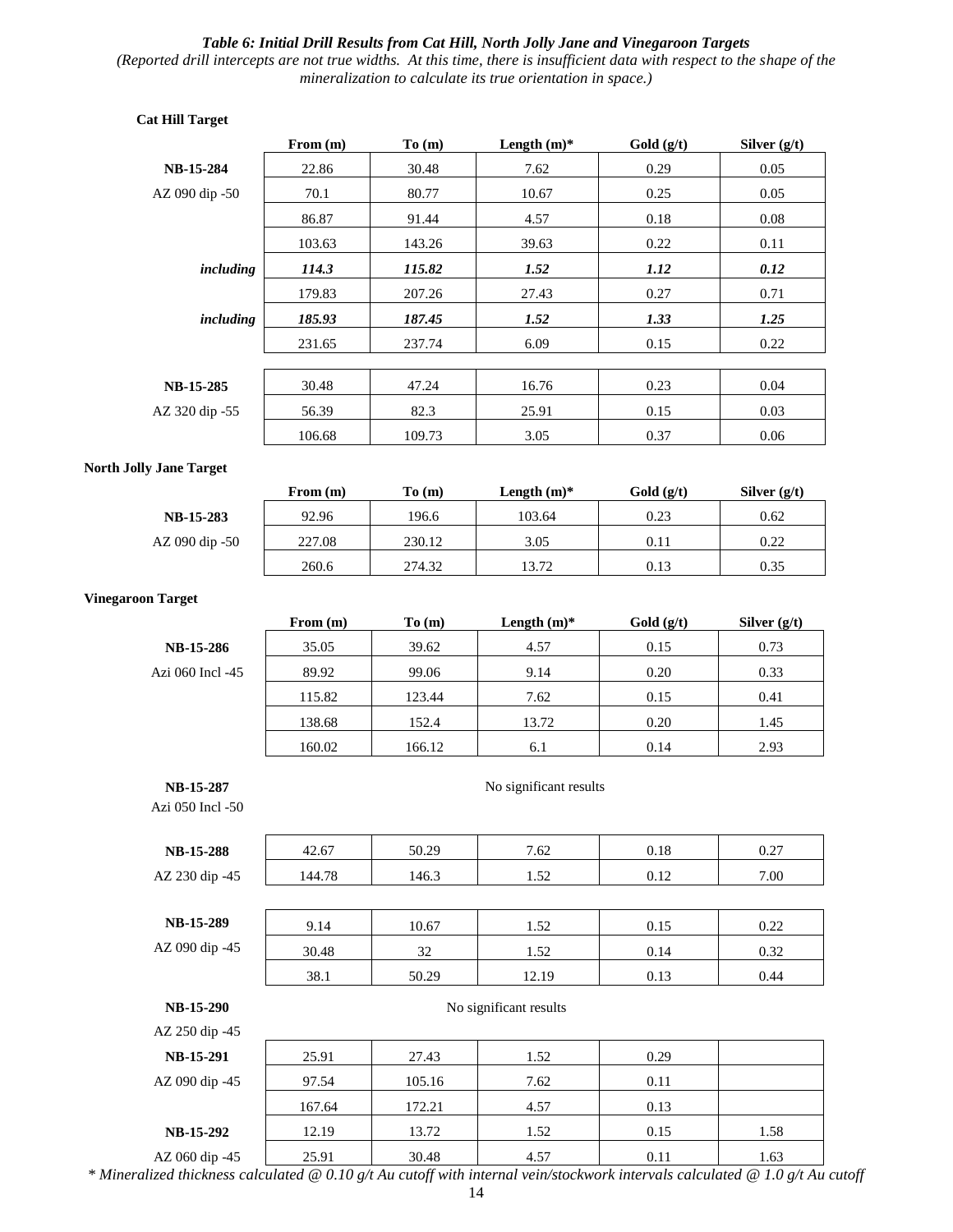## **2016 Exploration Program**

The 2016 North Bullfrog exploration program is currently scheduled to complete approximately 9,000 metres of drilling. The initial thrust of the 2016 program will be to follow-up on a new potential high-grade gold discovery adjacent to the peripheral boundaries of the proposed pits as outlined in the Technical Report and to delineate other prospective new discoveries from the 2015 drill program (Figure 8).

At the NW Sierra Blanca target, a new potential high-grade gold discovery was identified late in the 2015 drill program. Other notable new discoveries from the 2015 drill program will be priority follow-up targets in the 2016 program and include the Savage & North Jolly Jane targets. Surface exploration and modeling work is ongoing for these initial targets with drilling scheduled to begin in mid-April with the initial phase totaling approximately 5,000 metres.



*Figure 8: Map of first phase 2016 exploration targets, North Bullfrog project, Nevada*

# *Phase 1 Target Reviews*

## *NW Sierra Blanca*

The NW Sierra Blanca target area is over a kilometre long and located about 700 metres west of the high-grade YellowJacket deposit, where higher grade mineralization is associated with a broad zone of stockwork quartz veining. Drilling and exploration modeling in 2015 has now extended the disseminated low-grade system several hundred metres to the west with potential for multiple structural zones hosting high-grade stockwork type mineralization.

The NW Sierra Blanca Zone lies along the western boundary of the main Sierra Blanca deposit under shallow cover and appears to be analogous to the high-grade YellowJacket Deposit to the east. This new zone has returned encouraging intercepts from shallow depths such as 3.1 metres of 5 g/t gold and 42.0 g/t silver (Hole NB-15-282) and 20 metres of 1.3 g/t gold and 1.8 g/t silver (Hole NB-15-269). This new discovery trends to the NNE. To date all of the holes drilled under the shallow pediment cover to the west of the Sierra Blanca Deposit have intersected thick zones of low-grade mineralization with several intervals of  $+1$  g/t gold.

## *Rhyolite & YellowJacket Extension*

The Rhyolite-YellowJacket extension target is at the north end of the currently defined YellowJacket deposit. The Rhyolite extension is a NE trending zone that was tested with three holes in 2015, with two returning intercepts of high-grade stockwork type mineralization (10.7m  $\omega$  3.5 g/t gold [NB-15-267] and 6.1m  $\omega$  1.9 g/t gold [NB-15-266]). The northern extension of the YellowJacket deposit was tested with four holes which indicate low-grade mineralization continues to the north another 100 metres but that the vein system is likely displaced to the west into the "Swale" target area which will be tested in the next round of exploration. It appears that the YellowJacket and the NW Sierra Blanca structural zones are converging in the Swale target area.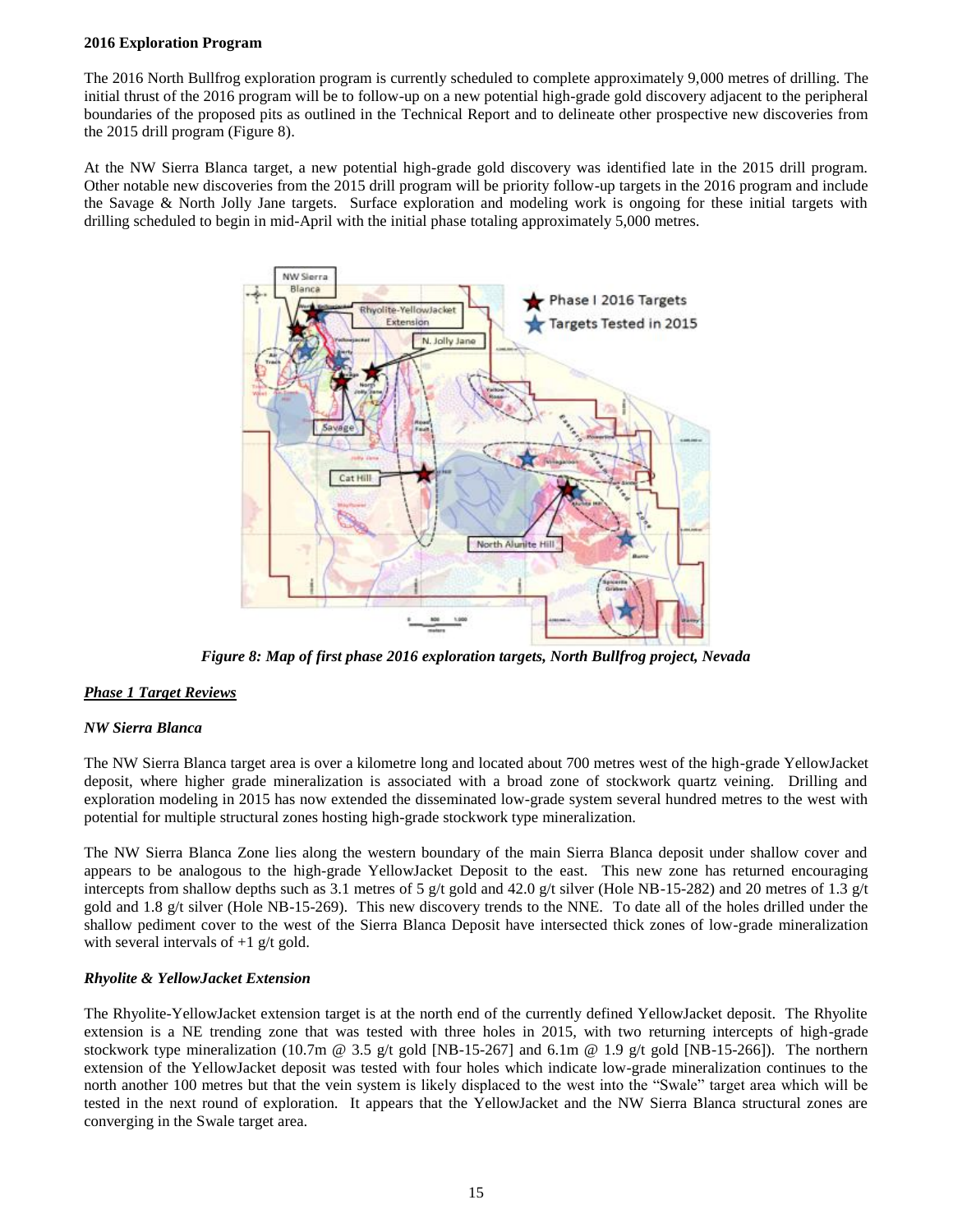## *Savage*

The Savage target is located about one kilometre south of the YellowJacket deposit and has returned broad zones of disseminated low-grade mineralization with a deeper zone of higher grade intrusive related mineralization (NB-15-273 with 3.1m @ 2.05 g/t gold, 178 g/t silver and up to 0.2% copper). This deeper mineralization could be the beginning of a new large deposit type that maybe associated with a major structural zone underlying the entire Sierra Blanca/YellowJacket deposit area. This structural zone could be represented at surface as the West Jolly Jane Fault zone. The Savage and North Jolly Jane exploration projects will be linked to make sure we have a clear understanding of the intrusive and structural relationship between these large scale target environments and their potential.

## *Jolly Jane North*

The Jolly Jane North target is centered along the West Jolly Jane Fault which hosts broad zones of deeply oxidized, disseminated gold mineralization. This structural zone dips shallowly to the west and could be similar to the main ore controlling fault in the historic Bullfrog deposit located 10 kilometres to the south. The West Jolly Jane Fault projects underneath the main Sierra Blanca/YellowJacket deposit. Assuming this feature is going through and its dip is constant it should project under the deposits at a depth of 350 to 500 metres below the surface. It is possible that the deep hole drilled in the Savage target intercepted the top of this structural zone or a splay off of it. Further surface exploration and follow-up drilling will confirm the potential of this zone and its relationship to the Savage and other potential targets below the current deposits which have never been tested.

## *Additional Phase II Targets - Cat Hill and other Eastern Zone Potential*

Phase II drilling will focus on following-up success from the Phase I program and testing of targets in the new Eastern area that have returned positive results described below. This program will be initiated in the fall following the return and analysis of the Phase I results.

Results from the Cat Hill target have confirmed the presence of a large oxide gold system which is along the structural margin of a large block of basement rocks. This geologic setting is similar to that in the Sierra Blanca/YellowJacket deposit and when linked to other discoveries at Connection, Vinegaroon and Alunite Hill could be outlining a system with similar size potential. These large areas of uplifted blocks of basement rocks have created major structural movement along their margins which created large fault zones that form pathways for mineralizing fluids with potential to form the large disseminated deposits as well as the fault controlled high-grade deposits. The drill discoveries in this new area of large disseminated gold mineralization with early indicators of high-grade potential has now outlined a highly perspective area for the discovery of another Sierra Blanca/YellowJacket deposit under a thin veneer of alteration cover.

# **Qualified Person and Quality Control/Quality Assurance**

Jeffrey A. Pontius (CPG 11044), a qualified person as defined by National Instrument 43-101, has supervised the preparation of the scientific and technical information that forms the basis for the NBP disclosure in this Quarterly Report on Form 10-Q and has approved the disclosure in this Quarterly Report on Form 10-Q related thereto. Mr. Pontius is not independent of the Company, as he is the CEO and holds common shares and incentive stock options.

The exploration program at the NBP was designed and supervised by Mark Reischman, Nevada Exploration Manager, who is responsible for all aspects of the work, including the quality control/quality assurance program. On-site personnel at the project log and track all samples prior to sealing and shipping. All sample shipments are sealed and shipped to ALS Minerals in Reno, Nevada, for preparation and then on to ALS Minerals in Reno, Nevada, or Vancouver, B.C., for assay. McClelland Laboratories Inc. prepared composites from duplicated RC sample splits collected during drilling. Bulk samples were sealed on site and delivered to McClelland Laboratories Inc. by ALS Minerals or Corvus personnel. All metallurgical testing reported here was conducted or managed by McClelland Laboratories Inc.

Carl Brechtel (Colorado PE 23212 and Nevada PE 8744), a qualified person as defined by National Instrument 43-101, has supervised the NBP metallurgical testing program and has approved the disclosure in this Quarterly Report on Form 10-Q related thereto. Mr. Brechtel is not independent of the Company, as he is the Chief Operating Officer and holds common shares and incentive stock options.

ALS Minerals' quality system complies with the requirements for the International Standards ISO 9001:2000 and ISO 17025:1999. Analytical accuracy and precision are monitored by the analysis of reagent blanks, reference material and replicate samples. Quality control is further assured by the use of international and in-house standards. Finally, representative blind duplicate samples are forwarded to ALS Minerals and an ISO compliant third party laboratory for additional quality control.

For additional information on the NBP project, including information relating to exploration, data verification and the mineral resource estimates, see "Technical Report and Preliminary Economic Assessment for Combined Mill and Heap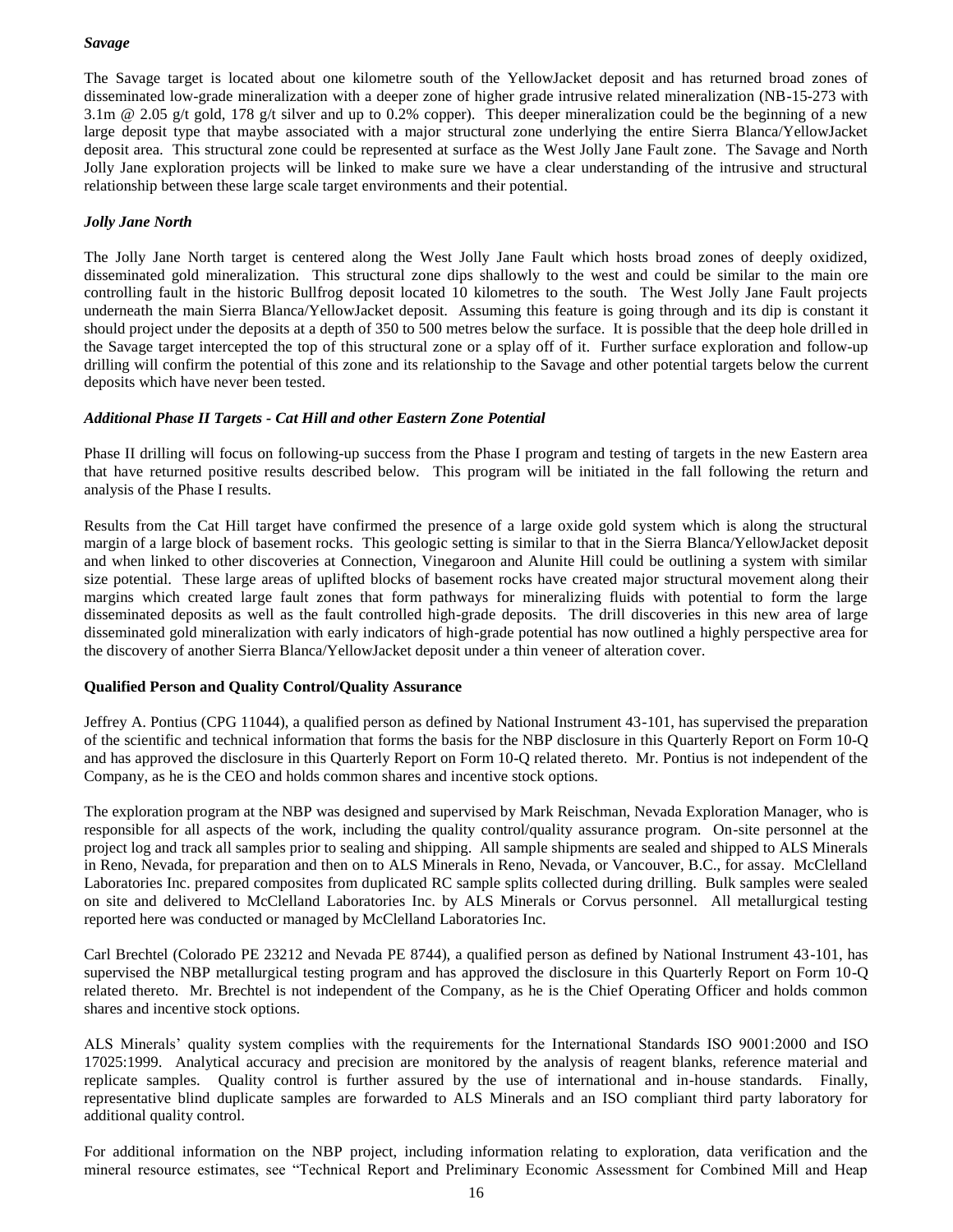Leach Processing at the North Bullfrog Project, Bullfrog Mining District, NYE County, Nevada" dated June 16, 2015, which is available under Corvus Gold's SEDAR profile at www.sedar.com.

## **Results of Operations**

## **Nine months ended February 29, 2016 Compared to Nine months ended February 28, 2015**

For the nine months ended February 29, 2016 the Company had a net loss of \$5,981,130 compared to a net loss of \$8,201,295 in the comparative period of the prior year. Included in net loss was \$639,350 (2015 - \$1,145,473) in stock-based compensation charges which was a result of previously granted stock options which vested during the period. Stock-based compensation in the current period comprised of stock options granted on August 16, 2013, September 8, 2014, January 23, 2015, May 1, 2015, September 9, 2015 and November 13, 2015 which vested during the period. The prior period comparative had stock-based compensation arising from stock options granted on September 19, 2012, August 16, 2013, September 8, 2014, October 29, 2014 and January 23, 2015 with vesting during the comparative period of the prior year. The decrease in loss of \$2,220,165 in the nine month period of the current year was due to a combination of factors discussed below.

The primary factor for the decrease in the net loss was the exploration expenditures of \$2,300,159 incurred in the current period compared to \$4,440,272 in the comparative period of the prior year. The exploration activities of the Company decreased mainly due to less funding being available in the current period compared with the comparative period of the prior year and a decrease in stock-based compensation charges of \$13,809 in the current period compared to \$30,765 in the prior period.

Consulting fees decreased to \$536,111 (2015 - \$609,566) mainly due to decreased stock-based compensation charges of \$317,528 during the current period compared to \$414,066 in the comparative period of the prior year. This was offset by an increase in consulting fees of \$23,083 mainly due to increase in directors' fees.

Insurance expenses increased to \$93,107 (2015 - \$59,819) mainly due to increased insurance coverage incurred during the current period as a result of the increase in Company's directors and officers liability insurance premium due to the Company's registration of its securities in the United States.

Investor relations expenses decreased to \$568,189 (2015- \$733,262) due to decreased stock-based compensation charges of \$75,621 during the current period compared to \$164,611 in the comparative period of the prior year and a decrease of \$76,083 in investor relations-related travel, and advertising and marketing during the current period. Travel expenses decreased to \$79,545 (2015 - \$107,237) due to less attendance at tradeshows, conferences and director travels in the current period compared to the comparative period of the prior year. These were as a result of the Company's efforts to decrease costs until the Company secures additional financing.

Professional fees decreased to \$254,556 (2015 - \$411,616) due to decreased stock-based compensation charges of \$13,802 during the current prior compared to \$39,458 in the comparative period of the prior year and a decrease of \$131,404 in legal and accounting fees in the current period compared to the comparative period of the prior year as a result of the Company registering its securities in the United States and termination payment of \$73,830 to a former consultant in the comparative period of the prior year.

Regulatory expenses decreased to \$81,886 (2015 - \$148,484) due to more filing and listing fees incurred in the comparative period of the prior year. These expenses decreased as a result of the Company's registration of its securities in the United States combined with the Company's additional listing fee related to share compensation paid to the TSX in the comparative period of the prior year.

Rent expenses increased to \$86,560 (2015 – \$71,871) due to increase in rental rate charges combined with a decrease in rent recovery during the current period compared to the comparative period of the prior year.

Wages and benefits decreased to \$1,421,694 (2015 - \$1,494,033). While stock-based compensation charges of \$218,590 during the prior year was less than the \$496,573 in the comparative period of the prior year, this decrease was offset by an increase of \$205,644 in wages and benefits in the current period mainly as a result of adjustment in wages of certain senior executive officers and the severance pay to the former President.

Other expense categories that reflected only moderate change period over period were administration expenses of \$6,457 (2015 - \$9,541), depreciation expenses of \$19,629 (2015 - \$20,697) and office expenses of \$103,847 (2015 - \$109,561).

Other items amounted to a loss of \$429,390 compared to an income of \$14,664 in the prior period. There was a gain on sale of the Company's interest in the West Pogo property of \$25,728 in the current period compared to \$nil in the comparative period of the prior year, a gain on sale of the Company's interest in the LMS property of \$66,669 in the current period compared to \$nil in the comparative period of the prior year, a write-off of the Company's interest in the Chisna property of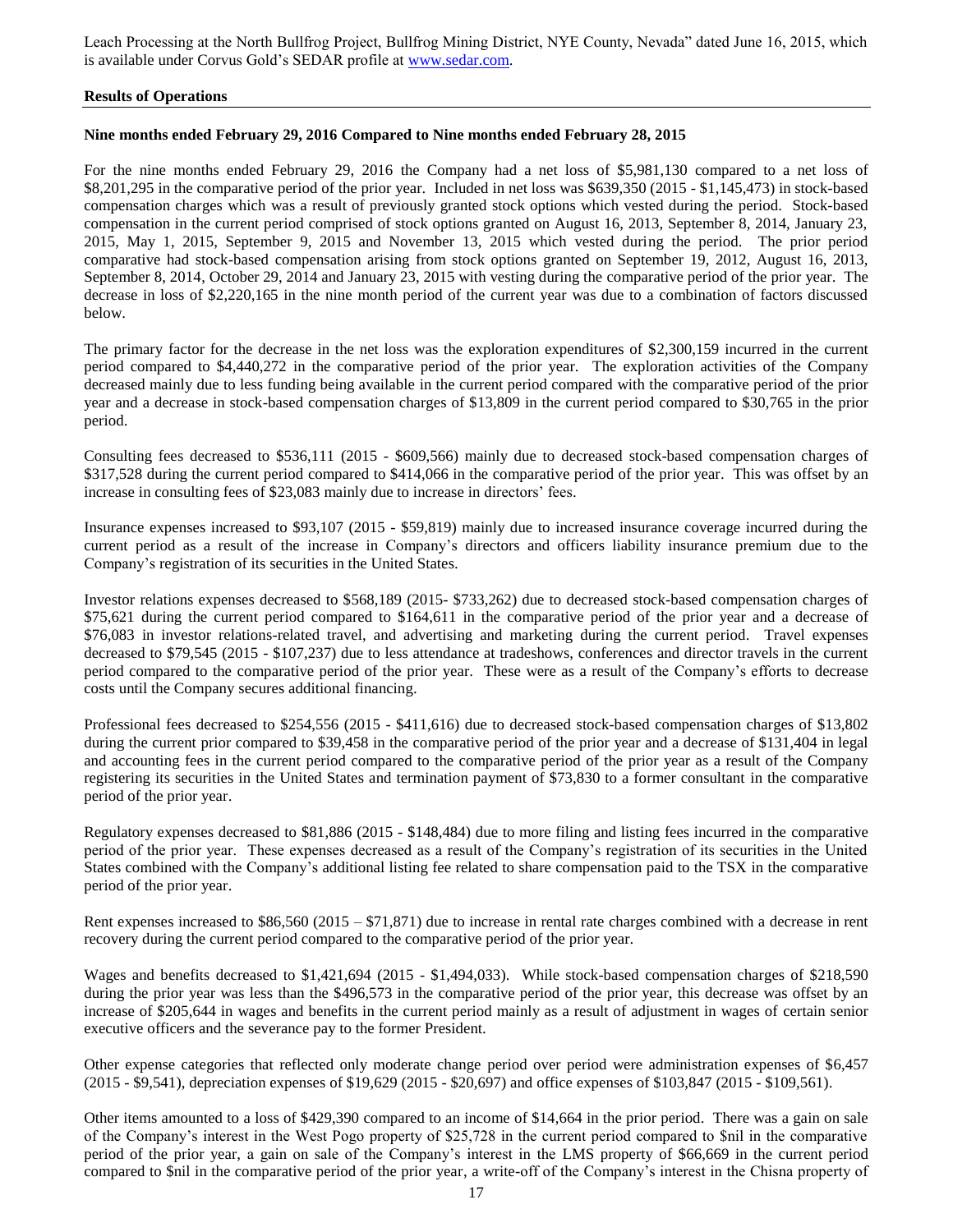\$677,695 in the current period compared to \$nil in the comparative period of the prior year, and an unrealized loss on marketable securities of \$nil in the current period compared to \$60,305 in the comparative period of the prior year. There was an increase in foreign exchange to a gain of \$144,223 (2015 – gain of \$58,839), which was the result of factors outside of the Company's control and a decrease in interest income of \$11,685 (2015 - \$16,130) as a result of less investment in cashable GIC's during the current period.

## **Three months ended February 29, 2016 Compared to Three months ended February 28, 2015**

For the three months ended February 29, 2016, the Company had a net loss of \$1,536,738 compared to a net loss of \$2,148,324 in the comparative period of the prior year. Included in net loss was \$182,881 (2015 - \$328,011) in stock-based compensation charges which is a result of stock options granted during the period and previously granted stock options which vested during the period. Stock-based compensation in the current period comprised of stock options granted on September 8, 2014, May 1, 2015, September 9, 2015 and November 13, 2015 which vested during the period. The prior period comparative had stock-based compensation arising from stock options granted on August 16, 2013, September 8, 2014, October 29, 2014 and January 23, 2015 with vesting during the comparative period of the prior year. The decrease in loss of \$611,586 in the three month period of the current year was due to a combination of factors discussed below.

Consulting fees decreased to \$193,492 (2015 - \$235,627) mainly due to decreased stock-based compensation charges of \$96,409 during the current period compared to \$148,627 in the prior period.

Exploration expenditures of \$405,701 incurred in the current period compared to \$648,083 in the comparative period of the prior year. The exploration activities of the Company decreased mainly due to less funding being available in the current period compared with the comparative period of the prior year and a decrease in stock-based compensation charges of \$4,549 in the current period compared to \$5,918 in the prior period.

Investor relations expenses decreased to \$206,153 (2015 - \$278,180) mainly due to decreased stock-based compensation charges of \$20,156 during the current period compared to \$42,774 in the prior period and a decrease of \$49,409 in investor relations-related travel, and advertising and marketing during the current period. Travel expenses decreased to \$11,075 (2015 - \$45,387) due to less attendance at tradeshows, conferences and director travels in the current period compared to the comparative period of the prior year. These were all part of the Company's efforts to decrease costs until the Company secures additional financing.

Regulatory expenses decreased to \$41,901 (2015 - \$62,791) due to more filing and listing fees incurred in the prior period. These expenses decreased as a result of the Company's additional listing fee related to share compensation paid to the TSX in the prior period and none in the current period.

Wages and benefits decreased to \$572,979 (2015 - \$674,956) mainly due to a decrease in stock-based compensation charges of \$58,973 in the current period compared to \$121,512 in the prior period and a decrease of \$39,438 in wages and benefits the current period as there is no longer wages paid to the former President in the current period.

Other expense categories that reflected only moderate change period over period were administration expenses of \$1,832 (2015 - \$3,368), depreciation expenses of \$6,831 (2015 - \$7,293), insurance expenses of \$30,918 (2015 - \$29,005), office expenses of \$35,161 (2015 - \$38,376), professional fees of \$89,826 (2015 - \$83,574), and rent expenses of \$32,128 (2015 – \$24,049).

Other items amounted to an income of \$91,259 compared to a loss of \$17,635 in the prior period. This was mainly due to a gain on sale of the Company's interest in the LMS property of \$66,669 in the current period compared to \$nil in the comparative period of the prior year and an unrealized loss on marketable securities of \$nil in the current period compared to \$16,855 in the comparative period of the prior year. There was an increase in foreign exchange to a gain of \$22,573 (2015 – loss of \$6,517), which was the result of factors outside of the Company's control and a decrease in interest income of \$2,017 (2015 - \$5,737) as a result of less investment in cashable GIC's during the current period.

## **Liquidity and Capital Resources**

The Company has no revenue generating operations from which it can internally generate funds. To date, the Company's ongoing operations have been financed by the sale of its equity securities by way of public offerings, private placements and the exercise of incentive stock options and share purchase warrants. The Company believes that it will be able to secure additional private placements and public financings in the future, although it cannot predict the size or pricing of any such financings. In addition, the Company can raise funds through the sale of interests in its mineral properties, although current market conditions have substantially reduced the number of potential buyers/acquirers of any such interest(s). This situation is unlikely to change until such time as the Company can develop a bankable feasibility study on one of its projects. When acquiring an interest in mineral properties through purchase or option, the Company will sometimes issue common shares to the vendor or optionee of the property as partial or full consideration for the property interest in order to conserve its cash.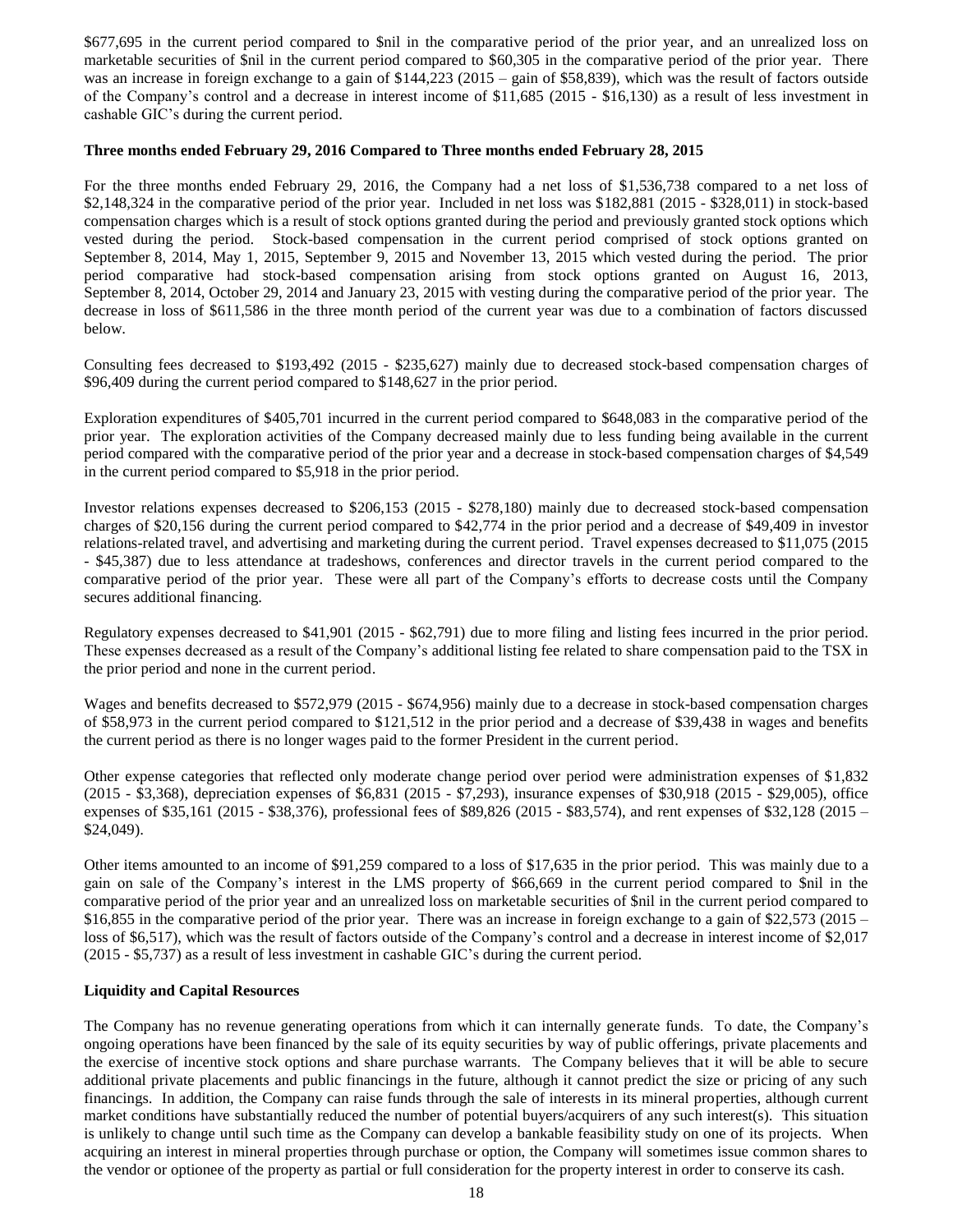The Company reported cash and cash equivalents of \$1,901,917 as at February 29, 2016 compared to \$5,159,962 as at May 31, 2015. The change in cash position was the net result of \$5,170,459 used for operating activities, \$32,594 used for capitalized acquisition costs, \$25,728 received from sale of exploration and evaluation costs, and \$1,986,599 received from the private placement of common shares in September of 2015 (net of share issue costs) and \$298,488 repayment of promissory note during the nine months ended February 29, 2016.

As at February 29, 2016, the Company had working capital of \$2,520,351 compared to working capital of \$4,716,940 as at May 31, 2015. On December 17, 2015 the Company paid the balance of the promissory note payable. On March 11, 2016, the Company closed a non-brokered private placement equity financing and issued 4,900,000 common shares at a price of \$0.70 per share for gross proceeds of \$3,430,000. The Company expects that it will operate at a loss for the foreseeable future and believes the current cash and cash equivalents will be sufficient for it to maintain its currently held properties, and fund its currently anticipated general and administrative costs until May 31, 2016. Following May 31, 2016, the Company will need to scale back anticipated activities and costs or raise additional financing to fund operations through the calendar year ending December 31, 2016. The Company's current anticipated operating expenses are \$756,000 until May 31, 2016 and \$3,791,000 until February 29, 2017. The Company's anticipated monthly burn rate averages approximately \$252,000 for March 2016 to May 31, 2016 where approximately \$194,000 is for administrative purposes and approximately \$58,000 is for planned exploration expenditures related to the completion of the ongoing Phase II exploration program at the NBP. From March 2016 to February 2017, the Company's anticipated monthly burn rate averages approximately \$316,000, of which \$214,000 is for administrative purposes and approximately \$102,000 is for planned exploration expenditures related to the ongoing Phase II exploration program at the NBP. The Company anticipates that it will pursue additional public or private equity financings at the beginning of the 2017 calendar year to raise additional funds for additional exploration at the NBP for the 2016 and 2017 calendar year. In any event, the Company will be required to raise additional funds, again through public or private equity financings, prior to the end of October 2016 in order to continue in business. Should such financing not be available in that time-frame, the Company will be required to reduce its activities and will not be able to carry out all of its presently planned exploration and development activities at the NBP on its currently anticipated scheduling.

The Company currently has no further funding commitments or arrangements for additional financing at this time (other than the potential exercise of incentive stock options) and there is no assurance that the Company will be able to obtain additional financing on acceptable terms, if at all. There is significant uncertainty that the Company will be able to secure any additional financing in the current equity markets. The quantity of funds to be raised and the terms of any proposed equity financing that may be undertaken will be negotiated by management as opportunities to raise funds arise.

The Company has no exposure to any asset-backed commercial paper. Other than cash held by its subsidiaries for their immediate operating needs in Alaska and Nevada, all of the Company's cash reserves are on deposit with a major Canadian chartered bank. The Company does not believe that the credit, liquidity or market risks with respect thereto have increased as a result of the current market conditions. However, in order to achieve greater security for the preservation of its capital, the Company has, of necessity, been required to accept lower rates of interest, which has also lowered its potential interest income.

# **Off-Balance Sheet Arrangements**

The Company has no off-balance sheet arrangements.

# **Environmental Regulations**

The operations of the Company may in the future be affected from time to time in varying degrees by changes in environmental regulations, including those for future removal and site restoration costs. Both the likelihood of new regulations and their overall effect upon the Company vary greatly and are not predictable. The Company's policy is to meet or, if possible, surpass standards set by relevant legislation by application of technically proven and economically feasible measures.

# **Certain U.S. Federal Income Tax Considerations for U.S. Holders**

The Company has been a "passive foreign investment company" ("PFIC") for U.S. federal income tax purposes in recent years and expects to continue to be a PFIC in the future. Current and prospective U.S. shareholders should consult their tax advisors as to the tax consequences of PFIC classification and the U.S. federal tax treatment of PFICs. Additional information on this matter is included in the Company's Annual Report on Form 10-K as filed with the SEC on August 25, 2015, under "Certain United States Federal Income Tax Considerations".

# **ITEM 3. QUANTITATIVE AND QUALITATIVE DISCLOSURES ABOUT MARKET RISK**

Not applicable.